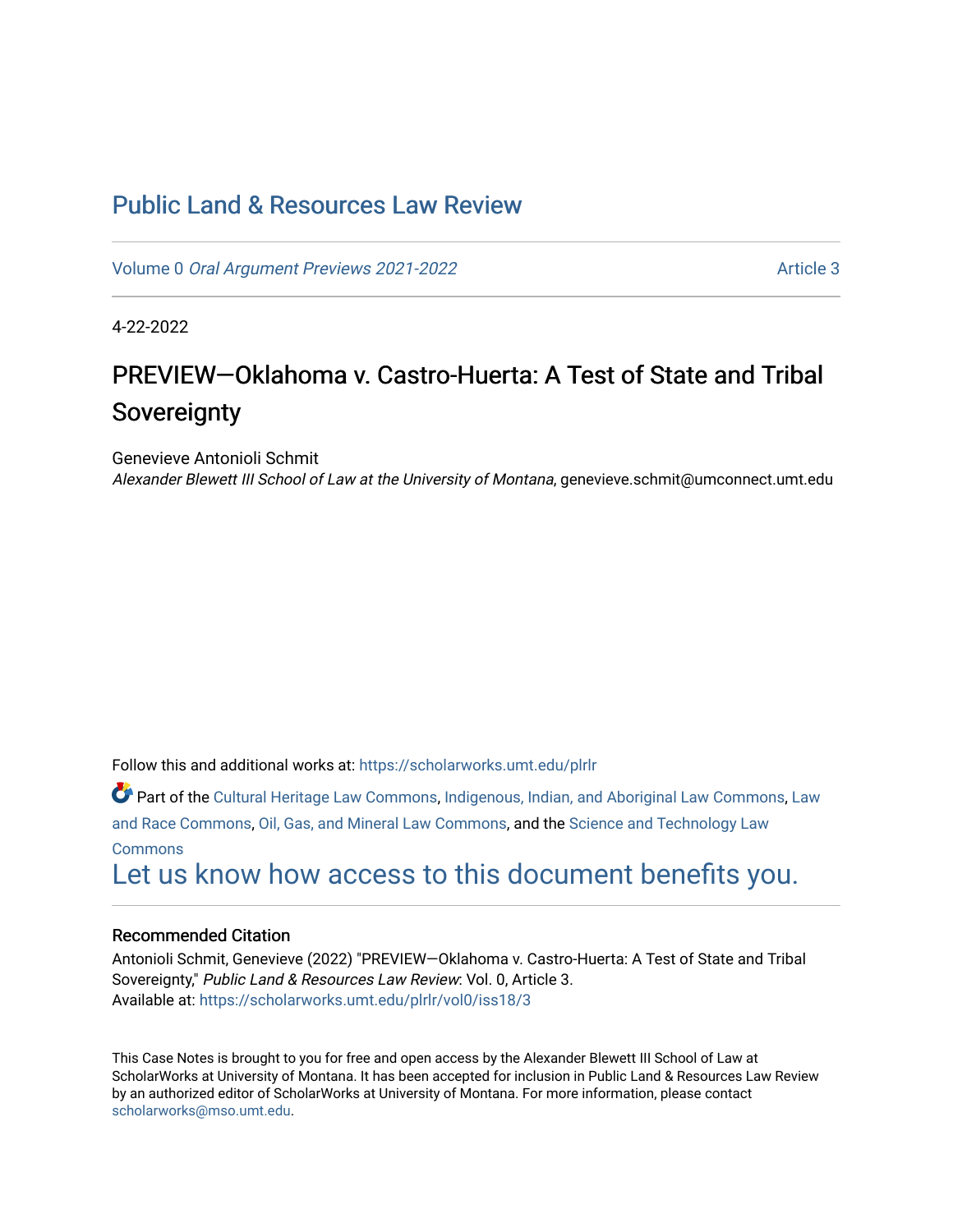## PREVIEW—**Oklahoma v. Castro-Huerta:** *A Test of State and Tribal Sovereignty*

#### **Genevieve Antonioli Schmit\***

The Supreme Court of the United States will hear oral arguments in this matter on April 27, 2022, beginning at 10:00 a.m. EST. The arguments will be presented in the United States Supreme Court Building in the District of Columbia. John M. O'Connor, Attorney General of Oklahoma, likely will argue for Petitioner. Nicollette Brandt of the Oklahoma Indigent Defense System likely will argue for Respondent.

## I. INTRODUCTION

Oklahoma v. Castro-Huerta<sup>1</sup> challenges the reach of the United States Supreme Court's landmark ruling in *McGirt v. Oklahoma*<sup>2</sup> and tests the settled criminal jurisdiction scheme within Indian country*.* On April 27, 2022, the U.S. Supreme Court will hear argument on the sole question of whether a state court has concurrent jurisdiction with a federal court to prosecute non-Indians who commit crimes against Indians in Indian country. The State of Oklahoma ("Petitioner") argues that it has concurrent jurisdiction to prosecute such crimes. <sup>3</sup> Manuel Castro-Huerta ("Respondent") argues that the Court should adopt the current understanding that the federal government has exclusive authority to prosecute prosecute non-Indians who commit crimes against Indians in Indian country. 4

## II. BACKGROUND

## *A. Legal Background*

Criminal jurisdiction in Indian country consists of a complex web of interlocking statutes and case law. Important among those statutes is the General Crimes Act ("GCA").<sup>5</sup> The GCA was enacted in 1817 and has not been substantially amended since 1854. <sup>6</sup> The GCA is firmly rooted in the

<sup>\*</sup>Gina Antonioli Schmit, Juris Doctor candidate 2023, Alexander Blewett III School of Law at the University of Montana.

<sup>1. 142</sup> S. Ct. 877 (2022) (granting certiorari).

<sup>2.</sup> 140 S. Ct. 2452 (2020).

<sup>3.</sup> Petitioner's Brief at 2, *Oklahoma v. Castro-Huerta*, No. 21–429 (Feb. 1, 2022), 2022 WL 628282 at \*3.

<sup>4.</sup> Respondent's Brief at 1–2, *Oklahoma v. Castro-Huerta*, No. 21–429 (Mar. 28, 2022), 2022 WL 972538 at \*1.

<sup>5.</sup> 18 U.S.C. § 1152 (2022).

<sup>6.</sup> 1 FELIX S. COHEN ET AL., COHEN'S HANDBOOK OF FEDERAL INDIAN LAW § 9.02 (2019).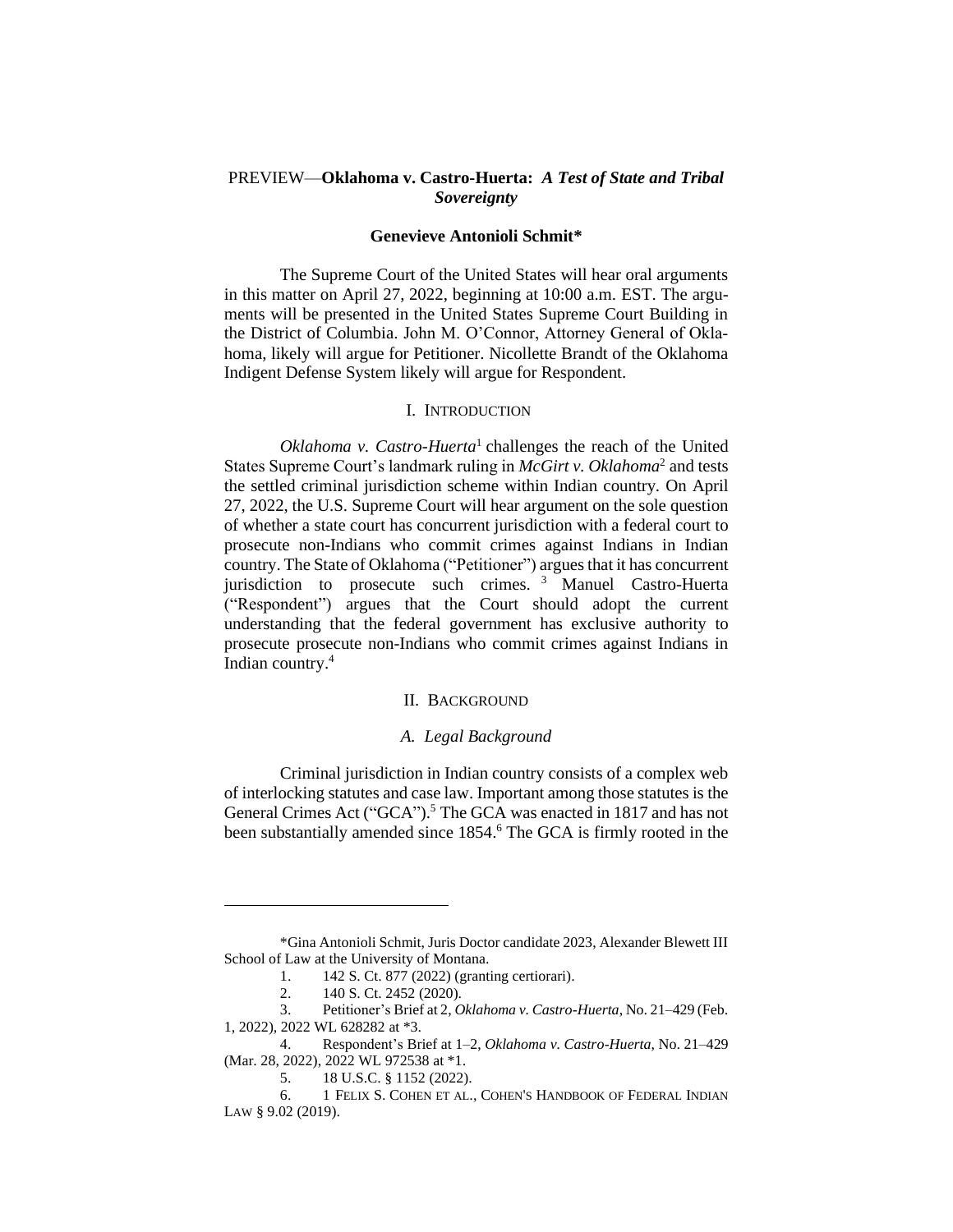provisions of early treaties related to interracial law enforcement.<sup>7</sup> Important to this case is the statute's provision, "[e]xcept as otherwise expressly provided by law, the general laws of the United States as to the punishment of offenses committed in any place within the sole and exclusive jurisdiction of the United States, except the District of Columbia, shall extend to the Indian country."<sup>8</sup> Specifically, the phrase "sole and exclusive" does not confer jurisdiction over all of Indian country but rather applies federal criminal law to Indian country.<sup>9</sup> The GCA has been commonly understood as Congress extending to Indian country the "general laws" enacted by Congress to govern federal enclaves and therefore establishing federal criminal jurisdiction over crimes that would otherwise be prosecuted by a local authority.<sup>10</sup>

The federal government has criminal jurisdiction over these "general" crimes in Indian country unless: (1) the offense is committed by an Indian against another Indian; (2) the offense is committed by an Indian who is punished by local tribal law; or (3) a tribe has entered into a treaty with the U.S. to retain exclusive jurisdiction over the offense.<sup>11</sup> The Court added a fourth exception in 1882 in *McBratney*: <sup>12</sup> if the offense is committed by non-Indians against other non-Indians and there is no treaty provisions to the contrary, the state has exclusive criminal jurisdiction.<sup>13</sup>

Another important statute to criminal jurisdiction in Indian country is the Major Crimes Act (MCA). <sup>14</sup> Enacted in 1885, Congress passed the original MCA in response to the Court's decision in *Crow Dog*, 15 which held that neither the federal nor territorial courts had jurisdiction when an Indian murdered another Indian in Indian country.<sup>16</sup> The MCA confers jurisdiction to federal courts when an Indian commits one of the offenses enumerated in the MCA against an Indian person or property of another Indian person within Indian country. 17

<sup>7.</sup> *Id*.

<sup>8.</sup> 18 U.S.C. § 1152.

<sup>9.</sup> *In re* Wilson, 140 U.S. 575, 578 (1891). *See also*, COHEN, *supra* note 6 § 3.04[1] ("Although the term "Indian country" has been used in many senses, it is most usefully defined as country within which Indian laws and customs and federal laws relating to Indians are generally applicable.").

<sup>10.</sup> 18 U.S.C. § 1152. For a larger discussion of this statute, see Jordan Gross, *Incorporation by Any Other Name? Comparing Congress' Federalization of Tribal Court Criminal Procedure with the Supreme Court's Regulation of State Courts*, 109 KY. L.J. 299, 311 (2021).

<sup>10.</sup> Gross, *supra* note 10, at 311–12.

<sup>12.</sup> United States v. McBratney, 104 U.S. 621 (1882).

<sup>11.</sup> *Id*. at 624; 18 U.S.C. § 1152. *See also*, Gross*, supra* note 10, at 312. 14. 18 U.S.C. § 1153.

<sup>15.</sup> *Ex parte* Kan-Gi-Shun-Ca (Crow Dog), 109 U.S. 556 (1883).

<sup>16.</sup> COHEN, *supra* note 6, § 9.02[2][a].

<sup>17.</sup> *Id*. at § 9.02[2][b].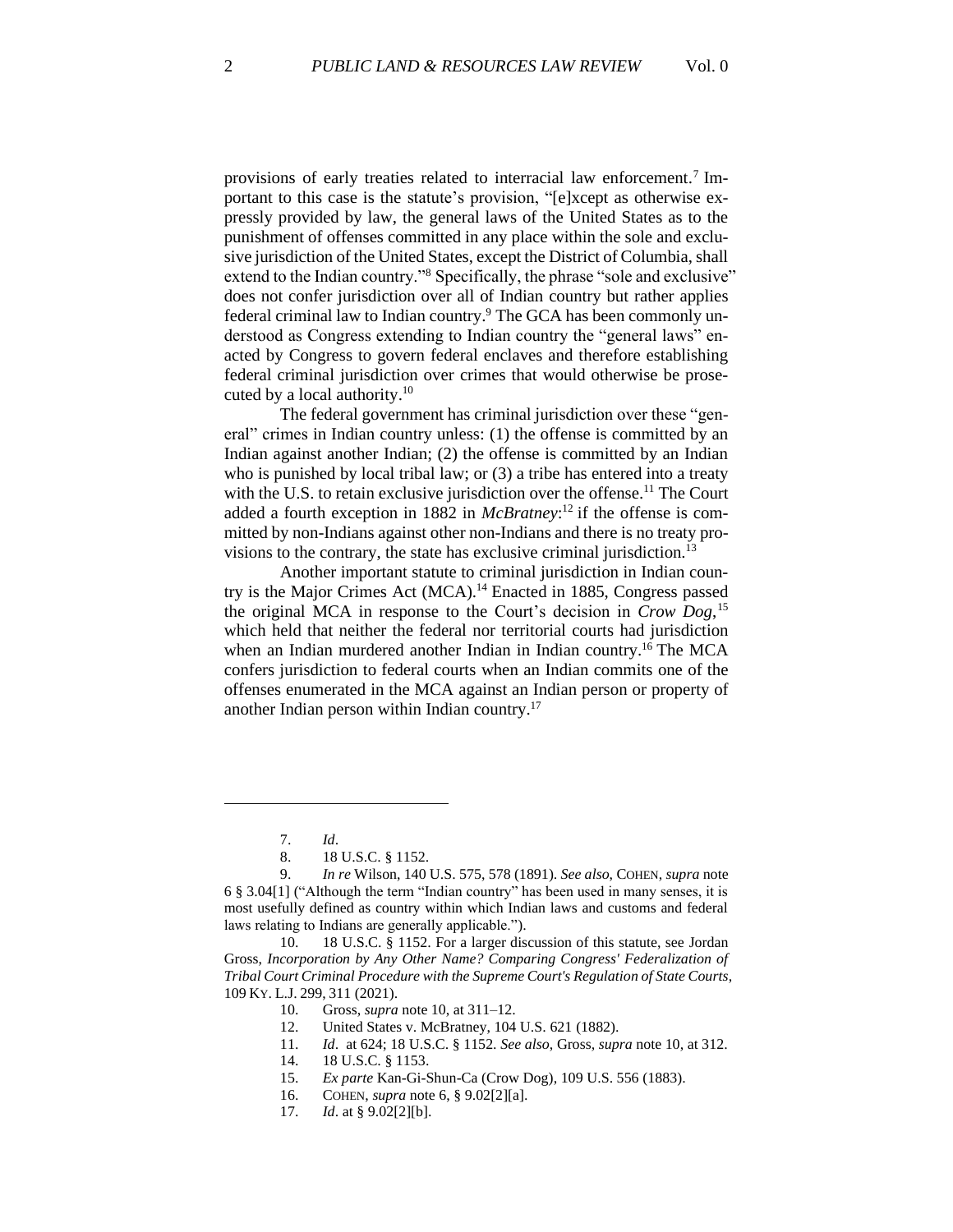In civil cases, the Court in the 1980s begun to employ a balancing test to determine if the "the "exercise of state authority would violate federal law." <sup>18</sup> Expressed in *White Mountain Apache Tribe v. Bracker*, <sup>19</sup> the Court under this test weighs the "nature of the state, federal, and tribal interests at stake." <sup>20</sup> Previously, in the "modern era" of federal Indian law, spanning from 1959 through the 1970s, the Court applied a foundational principle that tribes were sovereigns.<sup>21</sup> It relied on that principal to promote tribal self-determination.<sup>22</sup> During this period, the Court drew heavily on foundational principles developed in the 1830s that held that tribes retained their powers unless expressly limited through an act of Congress.<sup>23</sup>

In July 2020, the Court decided the landmark Indian law case, *McGirt v. Oklahoma*. <sup>24</sup> In *McGirt*, the Court held that, absent an act of Congress to disestablish the Muscogee<sup>25</sup> Reservation, the Muscogee Reservation remained an Indian reservation for the purposes of federal criminal jurisdiction.<sup>26</sup> *McGirt* simultaneously affirmed a parallel case, *Murphy v. Royal*, <sup>27</sup> in which the Tenth Circuit held that Congress had not disestablished the reservation at issue for the purposes of determining criminal jurisdiction. Both *McGirt* and *Murphy* involved defendants who were Indian and committed crimes enumerated in the MCA; therefore, when the Court confirmed the crime occurred on the Muscogee reservation, the cases fell firmly under the MCA. <sup>28</sup> Since the *McGirt* decision, the State of Oklahoma has launched several attacks on *McGirt*'s ruling, including 13 petitions for writs of certiorari. 29

<sup>18.</sup> White Mountain Apache Tribe v. Bracker, 448 U.S. 136, 145 (1980).

<sup>19.</sup> *Id*.

<sup>20.</sup> *Id*.

<sup>21.</sup> Dylan R. Hedden-Nicely & Stacy L. Leeds, *A Familiar Crossroads: McGirt v. Oklahoma and the Future of the Federal Indian Law Canon*, 51 N.M.L. REV. 300, 301 (2021).

<sup>22.</sup> *Id*.

<sup>23.</sup> *Id*.

<sup>24.</sup> 140 S. Ct. 2452 (2020).

<sup>25.</sup> Although referred to in *McGirt* exclusively as "Creek" nation, the Muscogee Nation has formally dropped the common name (Creek) for their original name. *See* Keegan Williams, *Muscogee Nation Drops Colonial Era Name in Rebranding*, CRONKITE NEWS: ARIZONA PBS, (Apr. 17, 2021), https://perma.cc/PG9V-5JF5.

<sup>26.</sup> *McGirt*, 140 S. Ct. at 2482.

<sup>27.</sup> 875 F.3d 896, 966 (10th Cir. 2017), *aff'd sub nom,* Sharp v. Murphy, 140 S. Ct. 2412 (2020).

<sup>28.</sup> *McGirt*, 140 U.S. at 2459; *Royal*, 875 F.3d at 915.

<sup>29.</sup> Native American Rights Fund Tribal Supreme Court Project, Petitions Related to McGirt v. Oklahoma, NATIVE AMERICAN RIGHTS FUND (Apr. 17, 2022), https://perma.cc/YJT8-5TY9.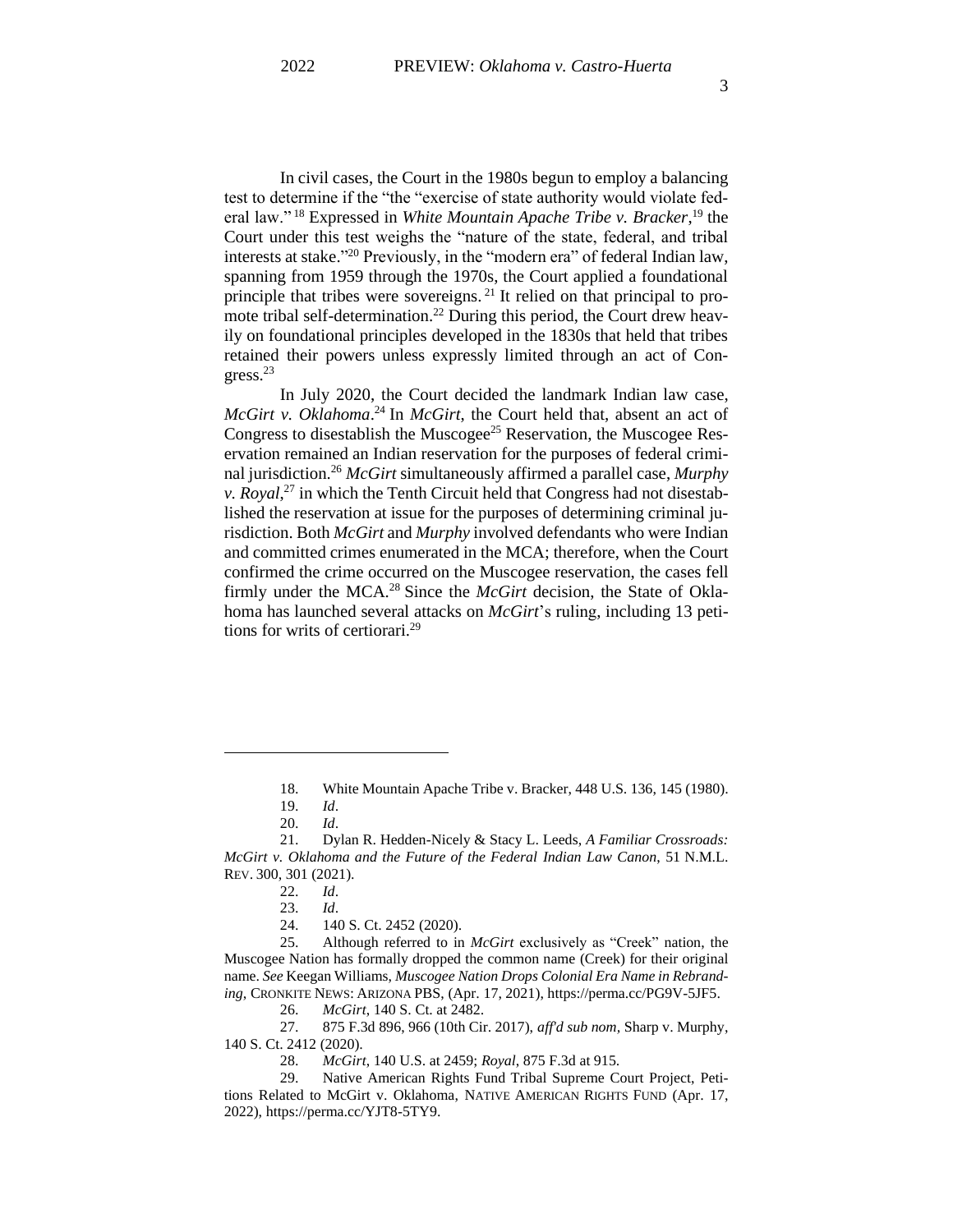#### *B. Factual and Procedural Background*

Following *McGirt*, Respondent, a non-Indian, was among several  $d$ efendants<sup>30</sup> who successfully appealed their state convictions after successfully arguing to the Oklahoma Court of Criminal Appeals (OCCA) that Oklahoma lacked criminal jurisdiction over their cases. <sup>31</sup> As Respondent's appeal worked its way through the OCCA, Petitioner argued it had concurrent jurisdiction with the federal government to prosecute Respondent's case, and therefore should retain jurisdiction.<sup>32</sup>

Respondent's case stemmed from the hospitalization of his fiveyear-old stepdaughter, who is legally blind and has cerebral palsy. <sup>33</sup> At the time, Respondent and his stepdaughter lived in Tulsa, Oklahoma, which lies within the geographic area of the Muscogee Reservation, as affirmed by the Court in *McGirt*. <sup>34</sup> The victim is an enrolled citizen of the Eastern Band of Cherokee Indians, which is a federally recognized tribe.<sup>35</sup>

A jury convicted Respondent of child neglect in Tulsa Country District Court and was sentenced to 35 years in prison.<sup>36</sup> Respondent appealed, arguing to the OCCA that his Oklahoma conviction was invalid after the Tenth Circuit's *Murphy* decision because, like Murphy, Respondent's offense had occurred on an Indian reservation that Congress never had disestablished.<sup>37</sup> As such, Petitioner lacked jurisdiction to prosecute his case.<sup>38</sup>

Respondent's appeal was stayed when the Court granted the petition for a writ of certiorari in *Murphy*, and the OCCA ordered the appeal to be held pending the Court's decision.<sup>39</sup> After the Court issued opinions in *Murphy* and *McGirt*, the OCCA remanded Respondent's case to the Tulsa County District Court for an evidentiary hearing on the Indian status of the victim, and whether the crime occurred within the boundaries of the Reservation. 40

On remand, Petitioner stipulated that the victim was an enrolled citizen of the Cherokee Nation, and that the crime took place within the historic boundaries of the Cherokee Nation.<sup>41</sup> Petitioner then argued that

38. Petitioner's Brief, *supra* note 3, at 11.

<sup>30.</sup> *See* Bosse v. Oklahoma, 138 S. Ct. 1264 (2018).

<sup>31.</sup> Petitioner's Brief, *supra* note 3, at 9–10.

<sup>32.</sup> State's Brief on Concurrent Jurisdiction at 1, *Castro-Huerta v. Oklahoma*, CF-2015-6478 (Okla. Dist. Ct. Oct. 1, 2020), https://perma.cc/W6YL-6E62.

<sup>33.</sup> Petitioner's Brief, *supra* note 3, at 9.

<sup>34.</sup> Castro-Huerta v. Oklahoma, No. F-2017-1203, slip op. at 3 (Okla. Crim. App. Apr. 29, 2021), https://perma.cc/7GGW-DC3K [hereinafter OCAA]; McGirt v. Oklahoma, 140 S. Ct. 2452, 2481–82 (2020).

<sup>36.</sup> *Id*. at 1.

<sup>37.</sup> *Id*. *See* Murphy v. Royal, 875 F.3d 896, 937 (10th Cir. 2017).

<sup>39.</sup> *Id*. at 9.

<sup>40.</sup> OCCA, *supra* note 34, at 2.

<sup>41.</sup> *Id*. at 5.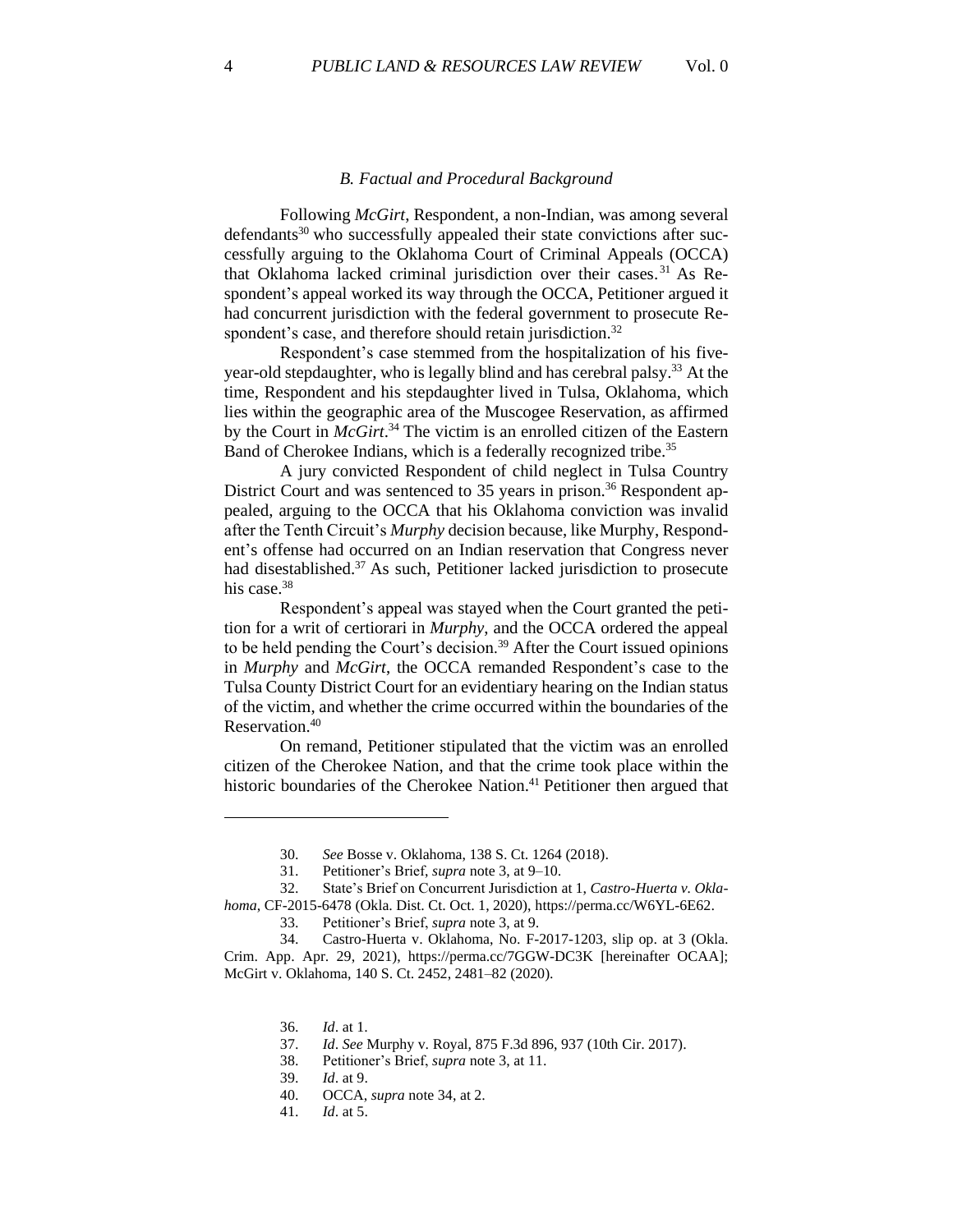it had concurrent jurisdiction over the crime. <sup>42</sup> The OCCA rejected Petitioner's concurrent jurisdiction argument and held Petitioner lacked jurisdiction to prosecute Respondent.<sup>43</sup> The court vacated the sentence and remanded to the trial court with instructions to dismiss the case.<sup>44</sup>

In September 2021, Petitioner petitioned the Court to grant a writ of certiorari. The petition presented two questions: (1) whether states have authority to prosecute non-Indians who commit crimes against Indians in Indian country, and (2) whether the Court should overrule *McGirt*. <sup>45</sup> On January 21, 2022, the Court granted certiorari on the first question only.<sup>46</sup>

#### III. SUMMARY OF ARGUMENTS

Petitioner asks the Court to base its analysis on the State's inherent rights as a sovereign, while Respondent asks the Court to root its decision in the federal trust responsibility owed to Indian tribes. The parties disagree on whether Congress preempted Petitioner's criminal jurisdiction over crimes committed by non-Indians against Indians in Indian country. Specifically on this issue, the parties disagree on whether federal statutes establish exclusive federal criminal jurisdiction when the statutes explicitly give some states jurisdiction while other states lack jurisdiction.<sup>47</sup> Further, the parties disagree on whether the limited case law favors state jurisdiction or preemption. <sup>48</sup> Finally, the parties reach separate conclusions on the outcome of a balancing test between federal, state, and tribal interests. 49

## *A. Petitioner's Arguments*

Petitioner argues the following: (1) the State of Oklahoma, as sovereign, has authority over its own territory and to prohibit non-Indians from committing certain offenses unless preempted by federal  $law$ ;<sup>50</sup> $(2)$ no federal law, including the GCA, preempts the State's authority to prosecute non-Indians who commit crimes against Indians in Indian country;<sup>51</sup> and (3) under a balancing test between federal, state, and tribal interests,

<sup>42.</sup> State's Brief on Concurrent Jurisdiction, *supra* note 32, at 1.

<sup>43.</sup> OCCA, *supra* note 34, at 4–5.

<sup>44.</sup> *Id*. at 5.

<sup>45.</sup> Petition for a Writ of Certiorari to the Oklahoma Court of Criminal Appeals, *Oklahoma v. Castro-Huerta,* No. 21-429 (2022), 2021 WL 4296002.

<sup>46.</sup> Oklahoma v. Castro-Huerta, 142 S. Ct. 877 (2022) (granting certiorari).

<sup>47.</sup> Petitioner's Brief, *supra* note 3, at 11–13; Respondent's Brief, *supra* note 4, at 5, 13.

<sup>48.</sup> Respondent's Brief, *supra* note 4, at 31; Petitioner's Brief, *supra* note 3, at 19–21.

<sup>49.</sup> Petitioner's Brief, *supra* note 3, at 14; Respondent's Brief, *supra* note 4, at 49–51.

<sup>50.</sup> Petitioner's Brief, *supra* note 3, at 11–12.

<sup>51.</sup> *Id*. at 13.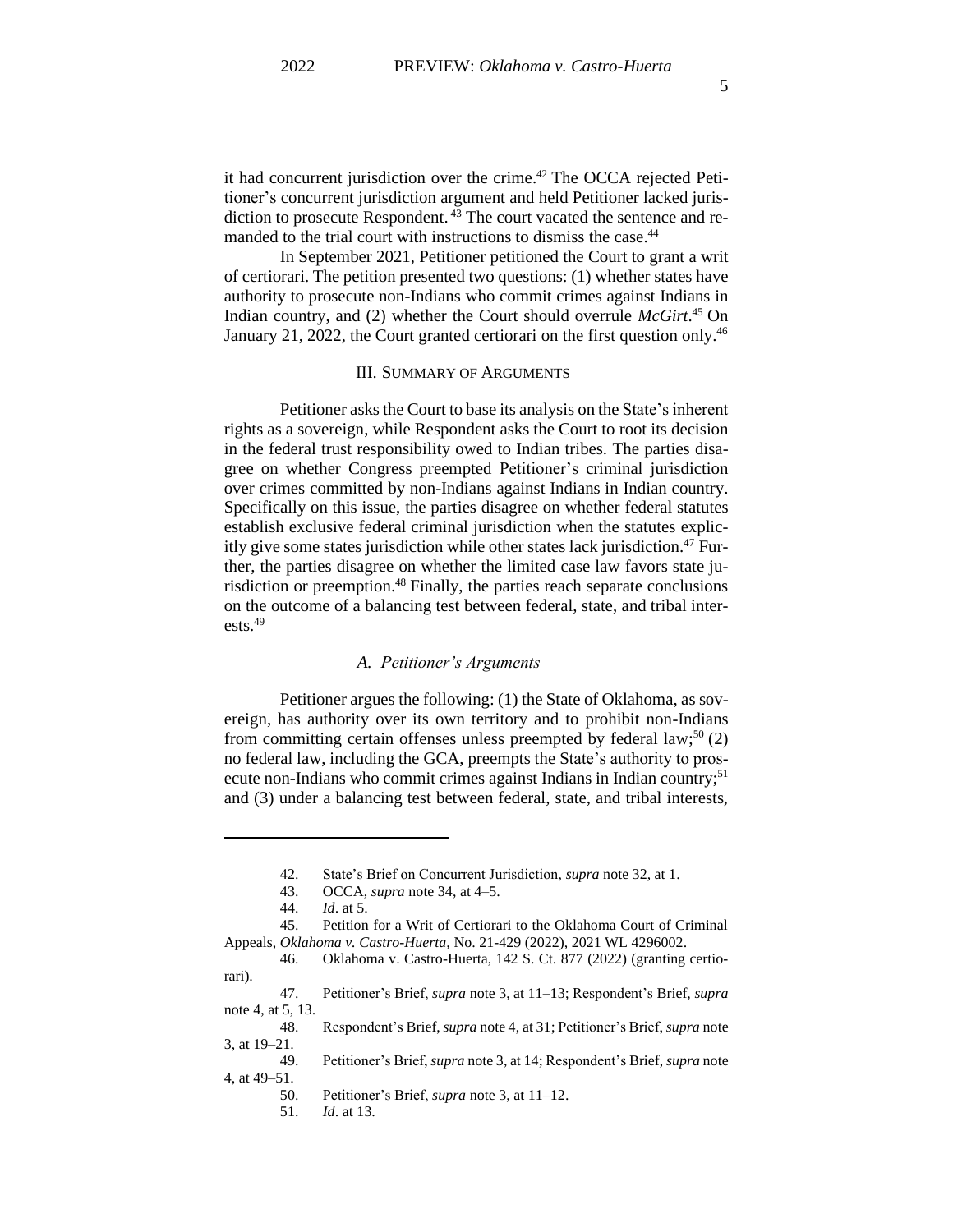the State's interests in exercising criminal jurisdiction outweigh the other interests. 52

#### *1. States' Authority to Prosecute Absent Federal Preemption*

Petitioner asserts that, absent federal preemption, states have criminal jurisdiction over crimes committed by non-Indians within the state's territorial boarders. <sup>53</sup> Petitioner relies on historical examples of states exercising this territorial sovereignty.<sup>54</sup> Petitioner then supports its claim with precedential case law that it argues confirms that the Court has long recognized State's inherent prosecutorial authority over non-Indians. $55$ 

First, Petitioner asserts a historic basis for the State to have jurisdiction over crimes committed within the State's borders. <sup>56</sup> Petitioner roots its argument in the status of states as sovereigns,<sup>57</sup> arguing that state territorial sovereignty predates and is embedded in the Constitution.<sup>58</sup> Additionally, Petitioner asserts that courts have recognized states' power to proscribe criminal conduct and enforce their own criminal laws against citizens of other states and nations within the states' borders.<sup>59</sup>

Next, Petitioner argues that the states' territorial sovereignty equally applies to state regulation and criminal prosecution of non-Indians within Indian country.<sup>60</sup> Petitioner argues that *Worcester v. Georgia*,<sup>61</sup> in which the Court concluded that state law "can have no force" within Indian Country, is not applicable here. <sup>62</sup> Petitioner frames *Worcester* as outdated because Indian territory is no longer "completely separated from that of the states." <sup>63</sup> Petitioner argues *Worcester* itself recognized the preemptive power of states over its citizens in Indian country because state law at issue was invalidated since it sought to regulate non-citizens. <sup>64</sup> This case, though, deals with a federal law concerning non-Indian citizens of the State. Finally, Petitioner notes several *Worcester-*era federal circuit court

256, 266 (1891)).

<sup>52.</sup> *Id.* at 14.

<sup>53.</sup> *Id*. at 17.

<sup>54</sup> . *Id*. at 15–17.

<sup>55.</sup> *Id*. at 19–23.

<sup>56.</sup> *Id*. at 15–17.

<sup>57.</sup> *Id*.

<sup>58.</sup> *Id*. at 16.

<sup>59.</sup> *Id*. at 16–17 (citing to Manchester v. Massachusetts, 139 U.S. 240,

<sup>60.</sup> *Id*. at 17.

<sup>61.</sup> 31 U.S. § 515 (1832)

<sup>62.</sup> Petitioner's Brief, *supra* note 3, at 17 (citing *Worcester*, 31 U.S. at

<sup>561).</sup>

<sup>63.</sup> *Id*. (citing *Worcester*, 31 U.S. at 557).

<sup>64.</sup> *Id*.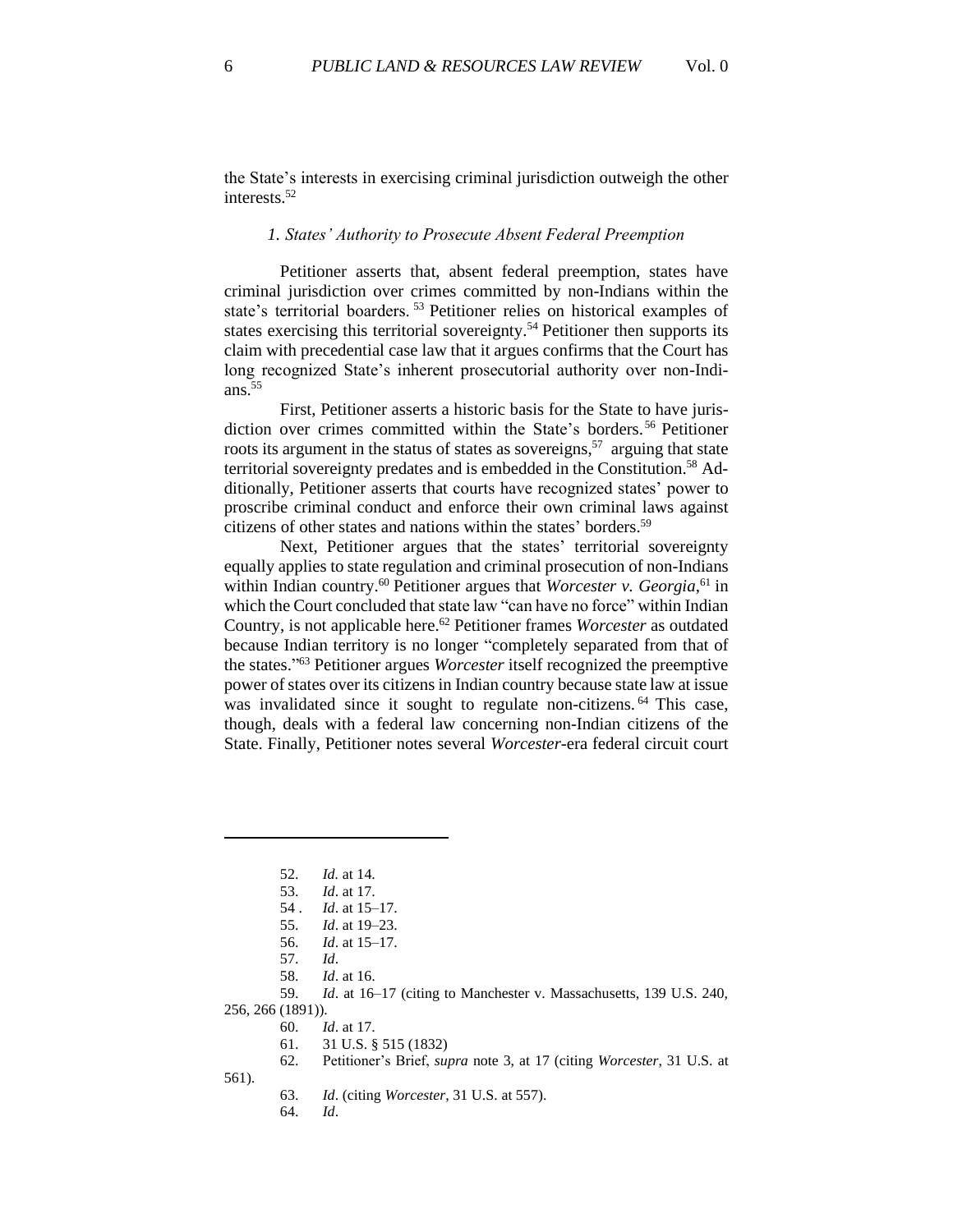decisions that affirmed the longstanding state power to exercise criminal jurisdiction over its own citizens within state boundaries.<sup>65</sup>

Finally, Petitioner argues that since *Worcester*, the Court has permitted states to exercise criminal authority within Indian country when the defendant and victims are both non-Indians. <sup>66</sup> Petitioner relies first on *United States v. McBratney*, in which the Court found that the State of Colorado had exclusive authority to prosecute crimes committed by non-Indians against non-Indians in Indian country within state boundaries. 67 Similarly, Petitioner cites *Draper v. United States*, <sup>68</sup> in which the Court concluded in 1896 that the State of Montana could exercise criminal authority in Indian country, despite the provision in Montana's enabling act that provided that Indian lands within the State's borders "shall remain under the absolute jurisdiction and control of the United States." <sup>69</sup> While Petitioner admits both *McBratney* and *Draper* only considered crimes committed by non-Indians against non-Indians, it argues that the facts of the case do not constrain the reasoning to non-Indians and could similarly apply to crimes against Indians.<sup>70</sup>

## *2. No Federal Law Preempts the State's Authority to Prosecute Non-Indians Who Commit Crimes Against Indians in Indian Country*

Petitioner next argues that federal law does not, as the OCCA concluded, preempt the State's prosecutorial authority in this case.<sup>71</sup> Petitioner's argument focuses on ambiguity within the GCA. <sup>72</sup> Principally, Petitioner asserts that the OCCA incorrectly relied on the GCA phrase "sole and exclusive jurisdiction of the United States" when it concluded the GCA conferred exclusive federal jurisdictions to crimes committed in Indian country.<sup>73</sup>

First, Petitioner argues that the Court's previous textual interpretations of the GCA support concurrent jurisdiction. <sup>74</sup> Petitioner contends that the Court's decisions *In re Wilson*<sup>75</sup> and *Donnelly v. United States*<sup>76</sup> clarified that the words "sole and exclusive jurisdiction" do not mean that the federal government must have sole and exclusive jurisdiction over the Indian country; rather, the words are used to describe the laws of the

- 67. *Id*. at 19 (citing United States v. McBratney, 104 U.S. 621, 621
- (1881)).
	- 68. 164 U.S. 240 (1896).
	- 69. Petitioner's Brief, *supra* note 3, at 20.
	- 70. *Id*. at 20–21.
	- 71. *Id*. at 23.
	- 72. *Id*.; 18 U.S.C. § 1152
	- 73. Petitioner's Brief, *supra* note 3, at 23–24.
	- 74. *Id*. at 24.
	- 75. 140 U.S. 575 (1891).
	- 76. 228 U.S. 243 (1913).

<sup>65.</sup> *Id*. at 18 (citing United States. v. Cisna, 25 F. Cas. 422 (C.C.D. Ohio

<sup>1835)).</sup>

<sup>66.</sup> *Id*. at 19.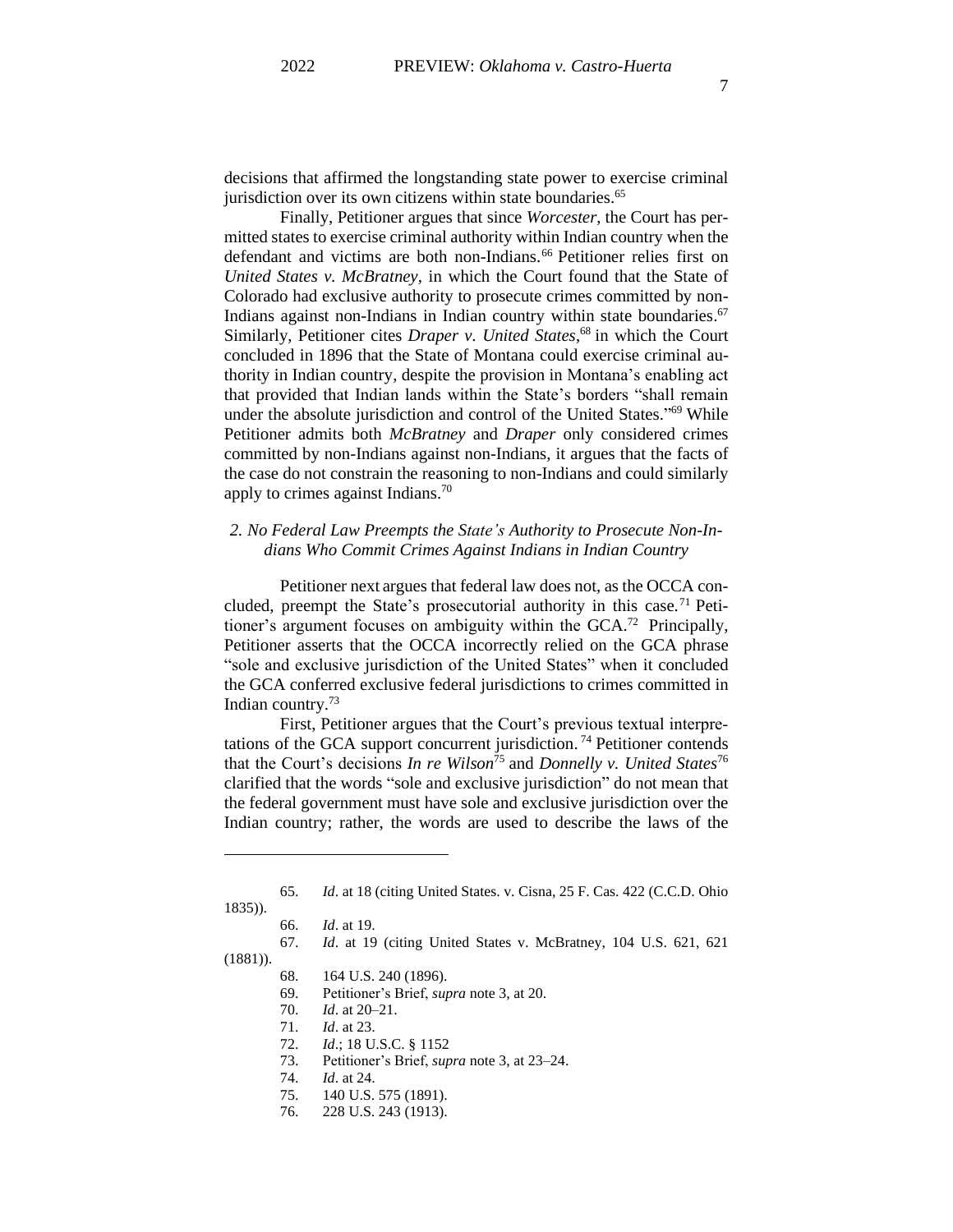United States.<sup>77</sup> Therefore, Petitioner argues, the GCA does not give the federal government sole and exclusive jurisdiction over Indian country, but rather only "extends" the "general laws" that apply in federal enclaves to Indian country.<sup>78</sup> Further, Petitioner contends that when interpreting the verb "extends," the Court in other cases has found its use harmonious with concurrent state jurisdiction.<sup>79</sup> Petitioner notes that the Court has never held that the GCA created exclusive federal criminal jurisdiction in Indian country and that *Donnelly* did not squarely address the possibility of the states holding concurrent jurisdiction.<sup>80</sup>

Next, Petitioner asserts that Congress did not intend the GCA to preempt state jurisdiction.<sup>81</sup> Petitioner considers the history of the GCA from the origins of federal enclave jurisdiction in  $1817$ ,<sup>82</sup> to its reenactment in 1948.<sup>83</sup> At each enactment and revision, Petitioner argues there is no explicit evidence that Congress intended to preempt state jurisdiction.<sup>84</sup>

Finally, Petitioner argues that other federal laws, including Public Law 280 ("PL 280")  $85$  and the Kansas Act of 1940 $86$ , do not preempt state jurisdiction over non-Indians whose victims are Indians in Indian Country.<sup>87</sup> Petitioner fundamentally disagrees with the OCCA and Respondent's argument that these statutes, which give certain states the authority to prosecute crimes perpetrated against Indians in Indian country, should be taken as evidence that Congress preempted other states' power to prosecute such crimes.<sup>88</sup> Petitioner admits that the text of the Kansas Act, PL 280, and similar statutes indicate Congress believed the states lacked prosecutorial authority over these types of crimes.<sup>89</sup> Despite those laws, though, states retained jurisdiction because Congress has not explicitly conditioned the states' authority to prosecute on whether Congress authorized it in legislation. <sup>90</sup> Petitioner further argues that, when it enacted those statutes, Congress was more focused on the lack of jurisdiction over crimes committed by Indians in Indian country.<sup>91</sup> Petitioner contends, therefore, that Congress intended the statutes to clarify jurisdictional questions by affirming that states always had jurisdiction in Indian country.<sup>92</sup>

- 87. Petitioner's Brief, *supra* note 3, at 28–40.
- 88. *Id*. at 28–29; Respondent's Brief, *supra* note 4, at 27.
- 89. Petitioner's Brief, *supra* note 3, at 29.

<sup>77.</sup> Petitioner's Brief, *supra* note 3, at 24; In re *Wilson*, 140 U.S. at 578.

<sup>78.</sup> Petitioner's Brief, *supra* note 3, at 24.

<sup>79.</sup> *Id*. at 24–25 (citing Tafflin v. Levitt, 493 U.S. 455 (1990)).

<sup>80.</sup> *Id*. at 26–27.

<sup>81.</sup> *Id*. at 25–26.

<sup>82.</sup> *Id*. at 25.

<sup>83.</sup> *Id*.

<sup>84.</sup> *Id*. at 25–26.

<sup>85.</sup> 18 U.S.C. § 1162

<sup>86.</sup> Pub. L. No. 76-565, 54 Stat. 249 (1940).

<sup>90.</sup> *Id*.

<sup>91.</sup> *Id*. at 30–31.

<sup>92.</sup> *Id*. at 40.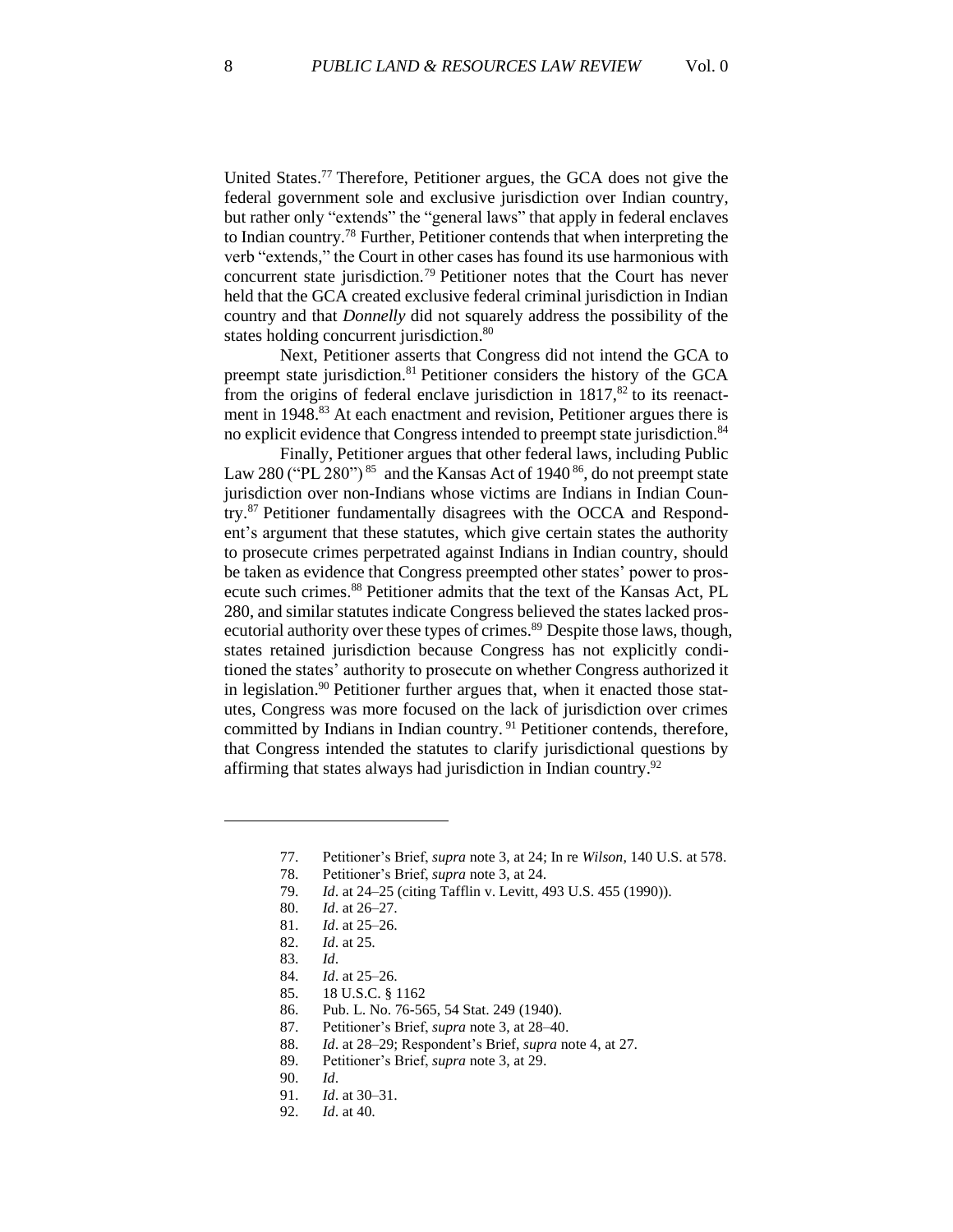## *3. Using a Bracker Balancing Test, the State's Interests Outweigh Tribal and Federal Interests*

Petitioner argues the Court should apply a balancing test to find that the State has a superior interest in exercising prosecutorial authority.<sup>93</sup> Petitioner concedes that the Court has not applied this test as expressed in *White Mountain Apache Tribe v. Bracker*<sup>94</sup> to the issue of state criminal law in Indian country, but argues that the Court has never discounted the possibility of its use in criminal law cases. <sup>95</sup> If the Court adopts and applies the balancing test here, Petitioner argues it would find that the State's exercise of prosecutorial authority neither interferes, nor is it incompatible with federal or tribal interests.<sup>96</sup>

First, considering the tribe's interest, Petitioner asserts the State's prosecution of non-Indians for crimes committed against Indians raises no serious issues of tribal sovereignty involved in the State's prosecution of non-Indians for crimes committed against Indians. $97$  As such, the tribe's interests are low. Here, Petitioner hinges its logic on "[t]he principle from *Oliphant*" that "Indian tribes do not have inherent jurisdiction to try and to punish non-Indians." <sup>98</sup> Therefore, Petitioner argues, since tribes have not retained their power to prosecute non-Indians who commit crimes against Indians in Indian country, the exercise of prosecutorial power by the State does not affect tribal sovereignty.<sup>99</sup>

Next, Petitioner claims that the State's interests are substantial and legitimate.<sup>100</sup> Petitioner compares the interests of an Indian tribe "despite its diminished sovereignty" in prosecuting its own members who commit crimes against non-Indians within Indian country with the State's parallel interest to prosecute non-Indians for crimes against Indians within the state's borders.<sup>101</sup> Petitioner draws on briefs from the 1980s that, it argues, demonstrate the federal government has recognized that states have a "strong interest in enforcing [their] criminal laws against non-Indians.<sup>102</sup> Petitioner also notes that the State has a legitimate interest in the protection of its Indian citizens, as they are citizens of the state in which they reside in addition to being citizens of their tribes. 103

98. *Id*. (quoting Oliphant v. Suquamish Indian Tribe, 435 U.S. 191, 212 (1978)).

101. *Id*.

102. *Id*. at 44 (quoting U.S. Amicus Curiae Brief on Petition for a Writ of Certiorari to the Arizona Court of Appeals, *Arizona v. Flint*, No. 88-603 (1988), https://perma.cc/2LLX-P8CQ).

103. *Id*. at 43.

<sup>93.</sup> *Id*.

<sup>94.</sup> 448 U.S. 136 (1980); *see also*, Hedden-Nicely & Leeds, *supra* note 21, at 301.

<sup>95.</sup> Petitioner's Brief, *supra* note 3, at 40.

<sup>96.</sup> *Id*. *Id.* at 42.

<sup>99.</sup> *Id*.

<sup>100.</sup> *Id*. at 43.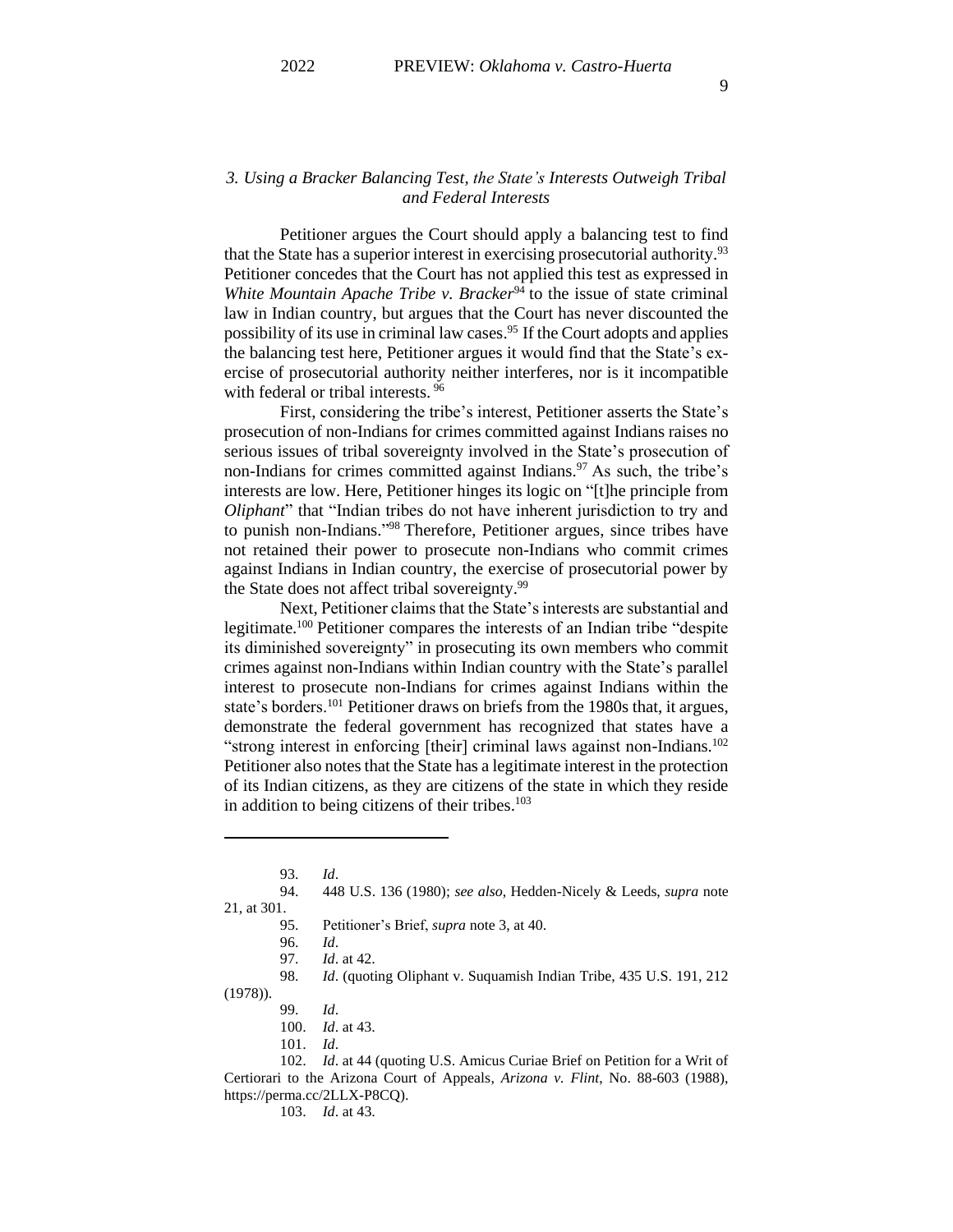Finally, Petitioner argues the interests of the federal government are furthered because concurrent jurisdiction would be the most beneficial and efficient method of law enforcement.<sup>104</sup> Petitioner describes the practical benefits of concurrent jurisdiction, including sharing caseloads, availability of local witnesses in state courts, and the normalcy of state and federal concurrent jurisdiction.<sup>105</sup> Petitioner also notes that, as separate sovereigns, double jeopardy is not a concern and the federal government would be free to prosecute after a state conviction. <sup>106</sup> Petitioner finally argues the federal judiciary has been "overwhelmed" in the wake of *McGirt*, leading to constrained resources and decreased sentencing. <sup>107</sup> Petitioner implies that concurrent jurisdiction would address this problem. 108

#### *B. Respondent's Arguments*

Respondent argues the following: (1) statutes firmly establish federal criminal jurisdiction over crimes involving Indians;<sup>109</sup> (2) states generally lack jurisdiction in cases like these; $^{110}$  and (3) the Court should not apply *Bracker* balancing test, but if it does, the State's interests are inferior to the those of the tribe.<sup>111</sup>

## *1. Congress's Post-1940 Statutes Preempt States from Prosecuting Crimes Against Indians in Indian Country*

Respondent argues that the reenactment of the GCA in 1948 clearly preempts state criminal authority over crimes involving Indians on Indian land.<sup>112</sup> Respondent, in part, focuses its argument on this reenactment because it occurred after the *McBratney* and *Draper* decisions, on which Petitioner relied.<sup>113</sup> Respondent rebuts Petitioner's interpretation of the GCA's text and then draws on the similarities between the MCA and GCA to provide support for his argument for preemption by the GCA.<sup>114</sup> Finally, Respondent focuses on the congressional intent surrounding the 1948 amendment and points to several other statutes enacted at the time that explicitly grant criminal jurisdiction to certain states.<sup>115</sup>

First, Respondent argues that the text of the GCA supports preemption. Respondent does not dispute that Congress applied laws to

- 110. *Id*. at 31.
- 111. *Id*. at 49–50.
- 112. *Id*. at 14.
- 113. *Id*. at 6.
- 114. *Id*. at 15.
- 115. *Id*. at 18.

<sup>104.</sup> *Id*. at 44–45.

<sup>105.</sup> *Id*.

<sup>106.</sup> *Id*. at 45.

<sup>107.</sup> *Id*. at 8.

<sup>108.</sup> *Id*. at 8.

<sup>109.</sup> Respondent's Brief, *supra* note 4, at 5, 13.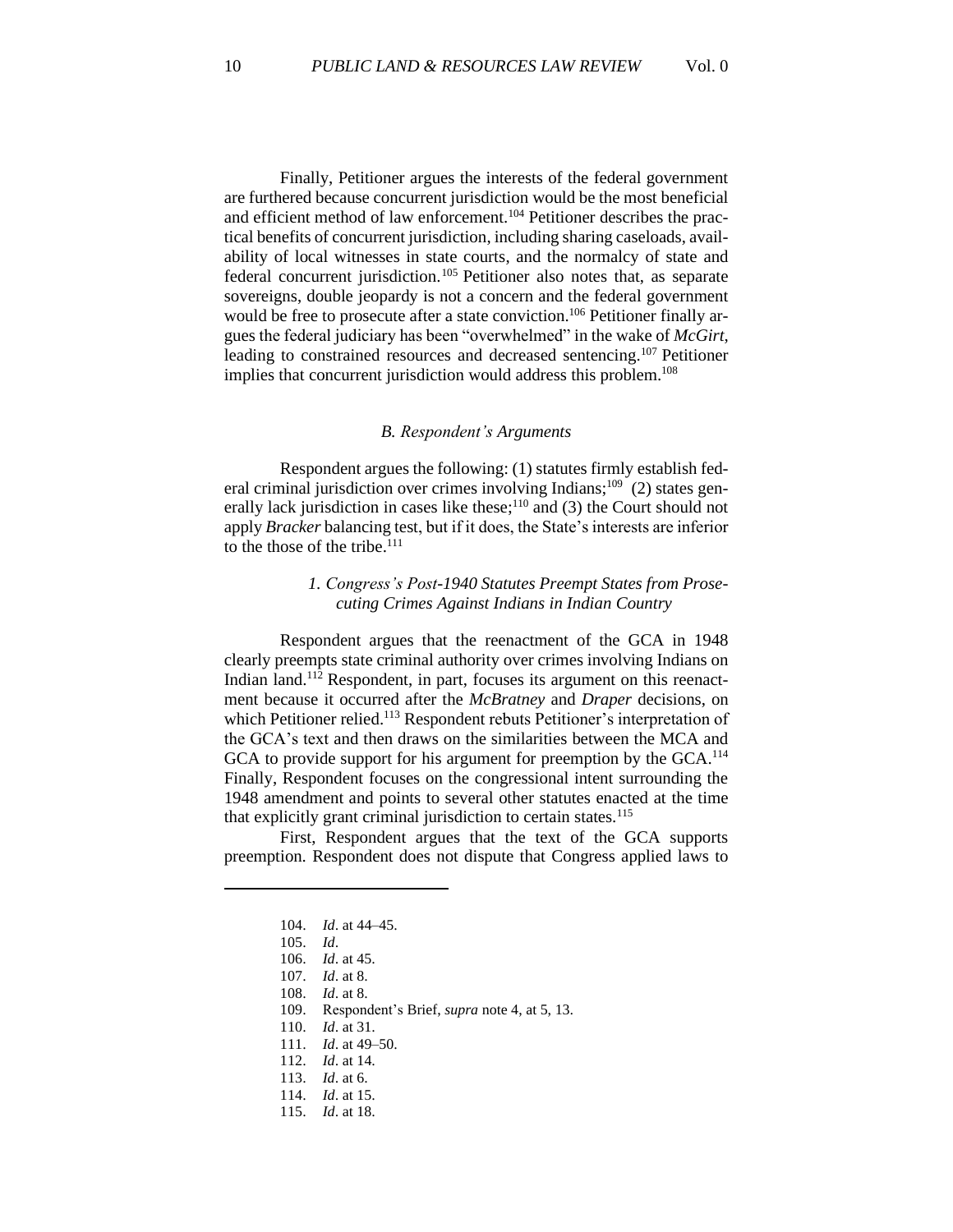Indian country governing federal enclaves. <sup>116</sup> Instead, Respondent argues that because the federal government exercises exclusive jurisdiction within those enclaves, Petitioner would need congressional approval to apply the state's criminal laws to an enclave.<sup>117</sup> Respondent then argues that the textual parallels between the MCA and GCA support his argument. <sup>118</sup> Respondent reasons that if the Court clearly held that MCA preempts state law, the Court in considering the "materially identical text" within the MCA should likewise find the GCA preemptive.<sup>119</sup>

Next, Respondent argues that the case law used by Petitioner does not run contrary to the GCA's preemption of state jurisdiction.<sup>120</sup> Considering the passages Petitioner cites from *Donnelly* and *Wilson*, Respondent argues the conclusion that "sole and exclusive" applies to which criminal law applies, not federal jurisdiction itself, does not "detract from the significance of Congress's decision to apply to Indian country the laws governing areas of 'exclusive' federal jurisdiction."<sup>121</sup> Instead, Respondent claims, Indian affairs are a domain where federal interest has been dominant, and the Court has enforced a standard that state law may be defeated when the federal government aims to regulate and protect Indians against interference.<sup>122</sup>

Further, Respondent argues that the regulatory context in which Congress passed the 1940 amendments to the GCA confirms the Act's preemptive force. Notably, Respondent points to other statutes enacted in the late 1940s that explicitly grant criminal jurisdictions to states based on the GCA's preemption.<sup>123</sup> Respondent's examples include a statute enacted five days after the 1948 reenactment of the GCA, which gave Iowa jurisdiction over crimes "by or against Indians," and a similar statute enacted two days later, giving the same jurisdiction to New York.<sup>124</sup> Respondent argues that Congress recognized states lacked jurisdiction at the time, otherwise they would not have explicitly given it to them.<sup>125</sup>Additionally, Respondent points to PL 280, which was enacted in 1953 and provided some states with "jurisdiction over offenses committed by or against Indians" that had previously fallen under federal jurisdiction.<sup>126</sup> Respondent notes that Congress, when enacting PL 280, relied on the 1948 GCA jurisdictional scheme that effectively preempts Petitioner's proposed extra-statutory prosecutions.<sup>127</sup>

<sup>116.</sup> *Id*. at 14.

<sup>117.</sup> *Id*. at 14, 15.

<sup>118.</sup> *Id*. at 15.

<sup>119.</sup> *Id*. (citing Negonsott v. Samuels, 507 U.S. 99, 103 (1993)).

<sup>120.</sup> *Id*. at 17.

<sup>121.</sup> *Id*. at 17.

<sup>122.</sup> *Id*. at 23 (quoting Bryan v. Itasca County, 426 U.S. 373, 376 (1976)).

<sup>123.</sup> *Id*. at 18.

<sup>124.</sup> *Id*.

<sup>125.</sup> *Id*. at 18, 19.

<sup>126.</sup> *Id*. at 7.

<sup>127.</sup> *Id*. at 21, 22.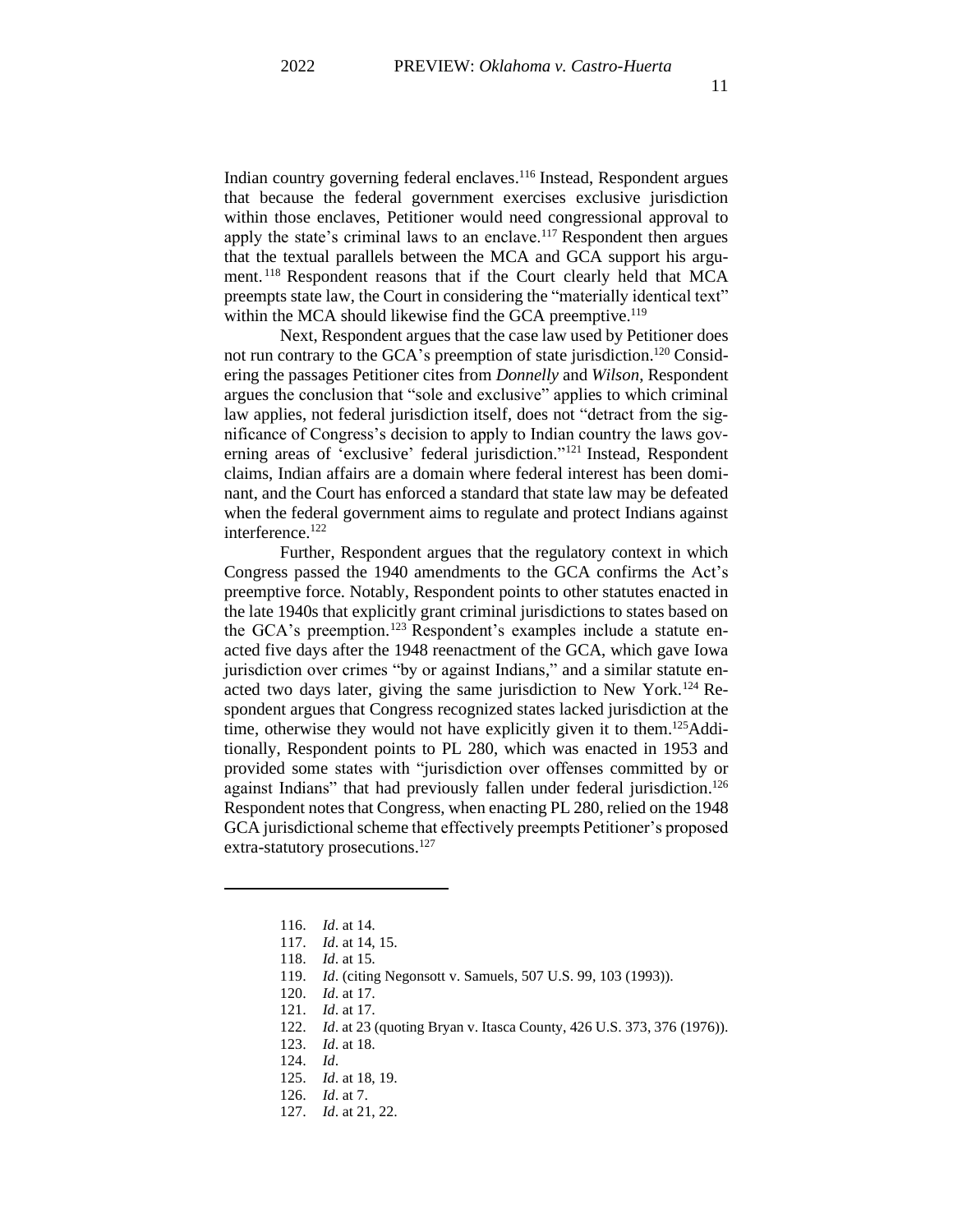Finally, Respondent argues that Petitioner's interpretation of the GCA and surrounding case law lack merit because Congress did not intend for or believe that states had jurisdiction over this type of criminal case.<sup>128</sup> First, Respondent takes issue with Petitioner's argument that the "the views of a subsequent Congress form a hazardous basis for inferring the intent of an earlier one."<sup>129</sup> The 1948 Congress, though, is not a "subsequent Congress" because it reenacted the GCA.<sup>130</sup> Respondent additionally notes that the parties do not dispute that the 1948 Congress believed states lacked jurisdiction over cases in which a non-Indian harmed an Indian on Indian land. <sup>131</sup> Respondent then turns to PL 280 and argues that the 1953 Congress embedded into PL 280 the 1946 U.S. Supreme Court's holding in *Williams v. United States*, <sup>132</sup> which articulated that states generally lack jurisdiction over crimes against Indians in Indian country unless a statute explicitly provides states with the authority to prosecute crimes "against Indians." 133

#### *2. States Generally Lack Jurisdiction Over These Crimes*

Respondent argues that states generally lack jurisdiction over crimes committed in Indian country involving Indians. Respondent relies on *Williams*, in which the Court held that, because tribes generally retain their sovereignty, states generally lacked jurisdiction absent an act of Congress.<sup>134</sup> Respondent expands on this principal by arguing that Congress itself has recognized this principal and has reflected it in its construction of statutory scheme around criminal authority in Indian country.<sup>135</sup> Finally, Respondent dismisses Petitioner's arguments against preemption based on *McBratney*, *Draper*, and other civil cases based on their inapplicability to criminal law. 136

First, Respondent asks the Court to apply the logic presented in *Williams*, which builds on the foundational principal that tribes retain their sovereign powers unless expressly limited through an act of Congress.<sup>137</sup> In *Williams*, the Court held that when an offense is committed on a reservation by "one who is not an Indian against one who is an Indian," states generally lack jurisdiction.<sup>138</sup> As such, Respondent argues, crimes against Indians only have been subject to federal or tribal jurisdiction, except

137. Hedden-Nicely & Leeds, *supra* note 21, at 301.

<sup>128.</sup> *Id*. at 25.

<sup>129.</sup> Petitioner's Brief, *supra* note 3, at 29 (quoting Marvin M. Brandt Revocable Trust v. United States, 572 U.S. 93, 109 (2014)).

<sup>130.</sup> Respondent's Brief, *supra* note 4, at 25.

<sup>131.</sup> *Id*. at 26.

<sup>132.</sup> *See* Williams v. United States, 327 U.S. 711, 721 (1946).

<sup>133.</sup> Respondent's Brief, *supra* note 4, at 25–27.

<sup>134.</sup> *Williams*, 327 U.S. at 714. *See also*, Hedden-Nicely & Leeds, *supra* note 21, at 301.

<sup>135.</sup> Respondent's Brief, *supra* note 4, at 31– 42.

<sup>136.</sup> *Id*. at 44.

<sup>138.</sup> Respondent's Brief, *supra* note 4, at 27.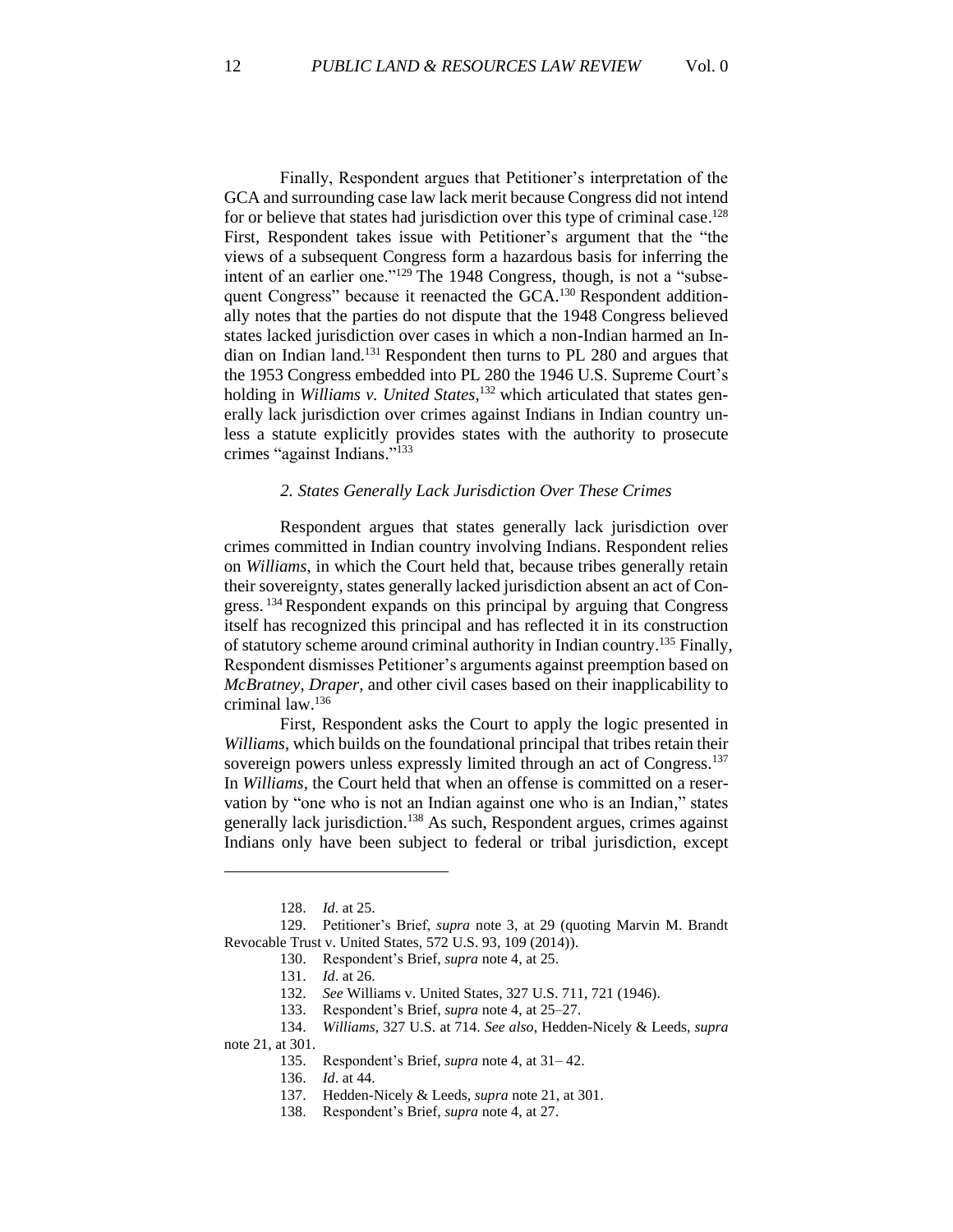when Congress has expressed explicitly, through statue, that state laws apply.<sup>139</sup> Respondent asserts that because Petitioner does not cite to an act of Congress conferring state jurisdiction, Petitioner's argument is without merit. 140

Next, Respondent argues that because Congress "by statute and treaty provided that the federal government—and only the federal government—would protect Indians from crime," Congress understood the states generally lacked jurisdiction in Indian country when Indians were involved. <sup>141</sup> Respondent contextualizes this assertion by first pointing to the long-lasting trust relationship between Indian tribes and the federal government.<sup>142</sup> Respondent then provides background on Congress' exercise of its exclusive constitutional authority to deal with Indian tribes through the enaction of statutes<sup>143</sup> and treaties<sup>144</sup> governing crimes involving Indians.<sup>145</sup> The resulting "comprehensive scheme" created by Congress is thus evidence that "when Congress wished to leave space for other sovereigns, it made express exceptions."<sup>146</sup>

Respondent argues that, considering the wider statutory scheme developed by Congress, the State lacks jurisdiction over Respondent because Congress in the 1834 GCA "made no exception for state prosecutions and instead applied to Indian country laws governing areas of 'sole and exclusive' federal jurisdiction."<sup>147</sup> Respondent further argues that the 19th century Congresses understood the federal trust responsibility<sup>148</sup> and had concerns that states, given the chance to prosecute non-Indians for crimes against Indians in Indian country, would not equally carry out justice. 149

Finally, Respondent dismisses Petitioner's arguments based on *McBratney*, *Draper*, and other civil cases.<sup>150</sup> First, Respondent argues that the Court in both *McBratney* and *Draper* did not address crimes "by or against Indians" and recognized in *Donnelly* that "offenses committed by or against Indians are not within the Principle of…*McBratney* and

<sup>139.</sup> *Id*. at 29 (citing Washington v. Confederated Bands and Tribes of Yakima Indian Nation Yakima, 439 U.S. 463, 470–71 (1979)).

<sup>140.</sup> *Id*.

<sup>141.</sup> *Id*. at 42.

<sup>142.</sup> *Id*. at 31–33.

<sup>143.</sup> *Id*. at 33. Respondent specifically draws on the Trade and Intercourse Act of 1790 as the first instance where Congress assumed federal jurisdiction over offences against Indians by non-Indians.

<sup>144.</sup> *Id*. at 35.

<sup>145.</sup> *Id*. at 31–33.

<sup>146.</sup> *Id*. at 42.

<sup>147.</sup> *Id*.

<sup>148.</sup> *Id*. (quoting Donnelly v. United States, 228 U.S. 243, 272 (1913)).

<sup>149.</sup> *Id*. at 42–43. Respondent points to evidence of the State opposition to federal policies aimed at promoting "civilization and improvement of the Indians" and State's use of anti-miscegenation laws which were enforced on non-Indians.

<sup>150.</sup> *Id*. at 44.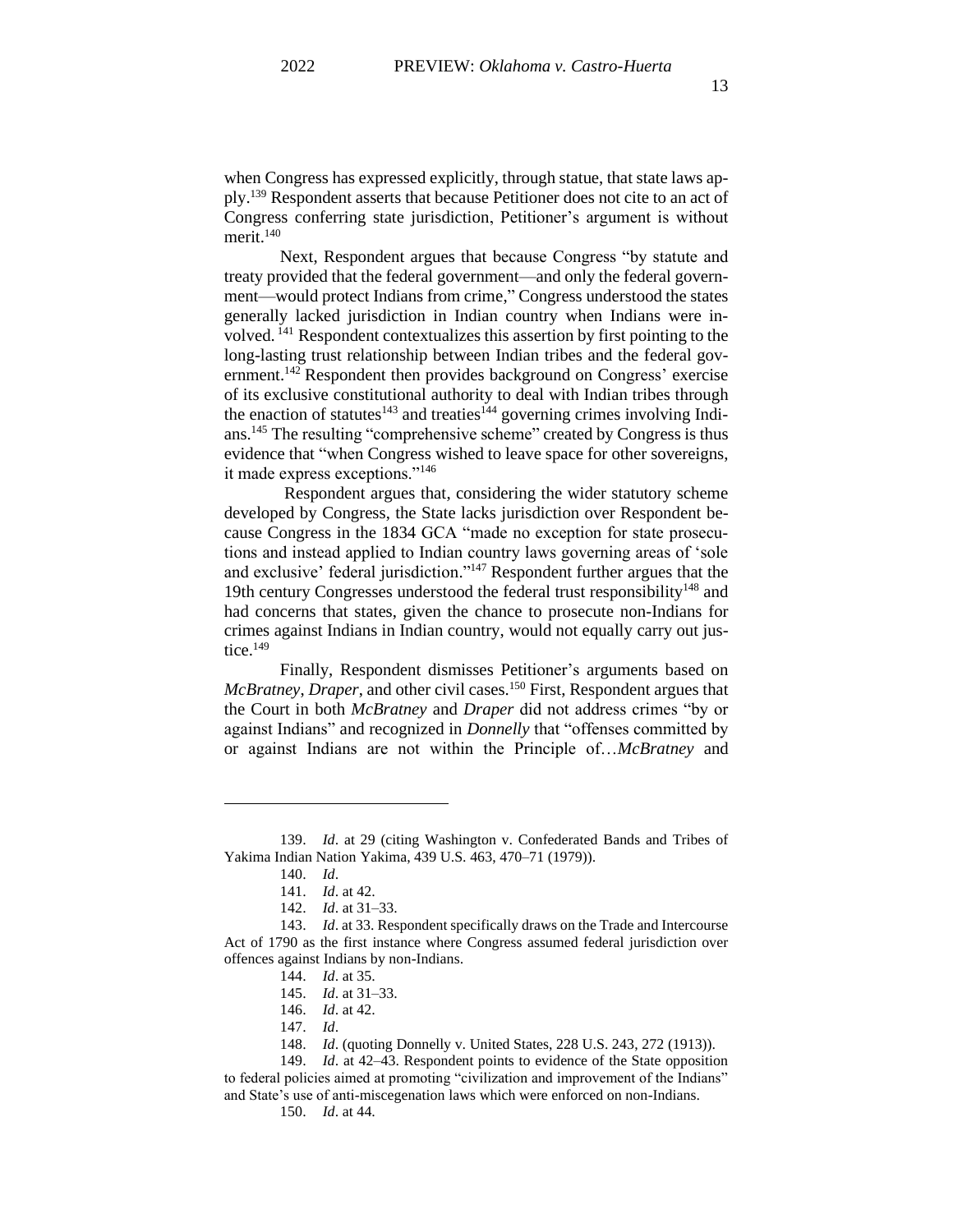*Draper*."<sup>151</sup> Because of this express limitation to the holdings, Respondent dismisses Petitioner's claim<sup>152</sup> that the reasoning of both cases can apply to crimes against Indians.<sup>153</sup> Next, Respondent attacks Petitioner's argument that this Court has repeatedly "upheld the exercise of state jurisdiction over non-Indians" by asserting that those cases were civil, not criminal.<sup>154</sup> Respondent argues that this difference between civil and criminal matters greatly in how Congress has contended with jurisdiction in the past, and that the Court has in the past refused to conflate civil and criminal jurisdiction.<sup>155</sup>

## *3. The Court Should Not Apply the* Bracker *Balancing Test, but if It Was to, the Test Confirms States Lack Jurisdiction.*

Respondent argues, contrary to Petitioner's contention, that the *Bracker* balancing test should not apply.<sup>156</sup> Respondent argues that a *Bracker* balancing test only should apply absent an act of Congress; here, statutes and treaties exist and thus govern.<sup>157</sup> Additionally, Respondent argues that this Court has never applied *Bracker* in a criminal jurisdiction case.<sup>158</sup>

Even if the Court applies *Bracker*, though, the test only confirms the states lack jurisdiction, according to Respondent.<sup>159</sup> First, Respondent argues that a state like Oklahoma has no cognizable interest when, despite Congress' invitation, it declined to obtain jurisdiction under PL 280.<sup>160</sup> Next, Respondent argues that tribes have enormous interests in protecting tribal citizens, and the federal government has a similar interest in upholding the treaty promises to serve as tribes' sole protector.<sup>161</sup>Additionally, Respondent argues that Petitioner's proposed expansion undermines tribal authority by projecting its sovereign power directly into tribal communities. <sup>162</sup> Petitioner also notes that even when tribes generally lack authority to prosecute non-Indians, tribes have "weighty interests in *how* those prosecutions occur."<sup>163</sup> For these reasons, Respondent argues that the court should refuse Petitioner's request to grant the state concurrent jurisdiction.

- 157. *Id*.
- 158. *Id*.
- 159. *Id*. at 49–50.
- 160. *Id*. at 50.
- 161. *Id*.
- 162. *Id*. at 51.
- 163. *Id*.

<sup>151.</sup> *Id*. (citing United States v. McBratney, 104 U.S. 621, 621 (1882))

<sup>152.</sup> *Id*. at 20–21.

<sup>153.</sup> *Id*. at 44–45.

<sup>154.</sup> *Id*. at 46 (citing Petitioner's Brief, *supra* note 3, at 22).

<sup>155.</sup> *Id*. at 46–47.

<sup>156.</sup> *Id*. at 49.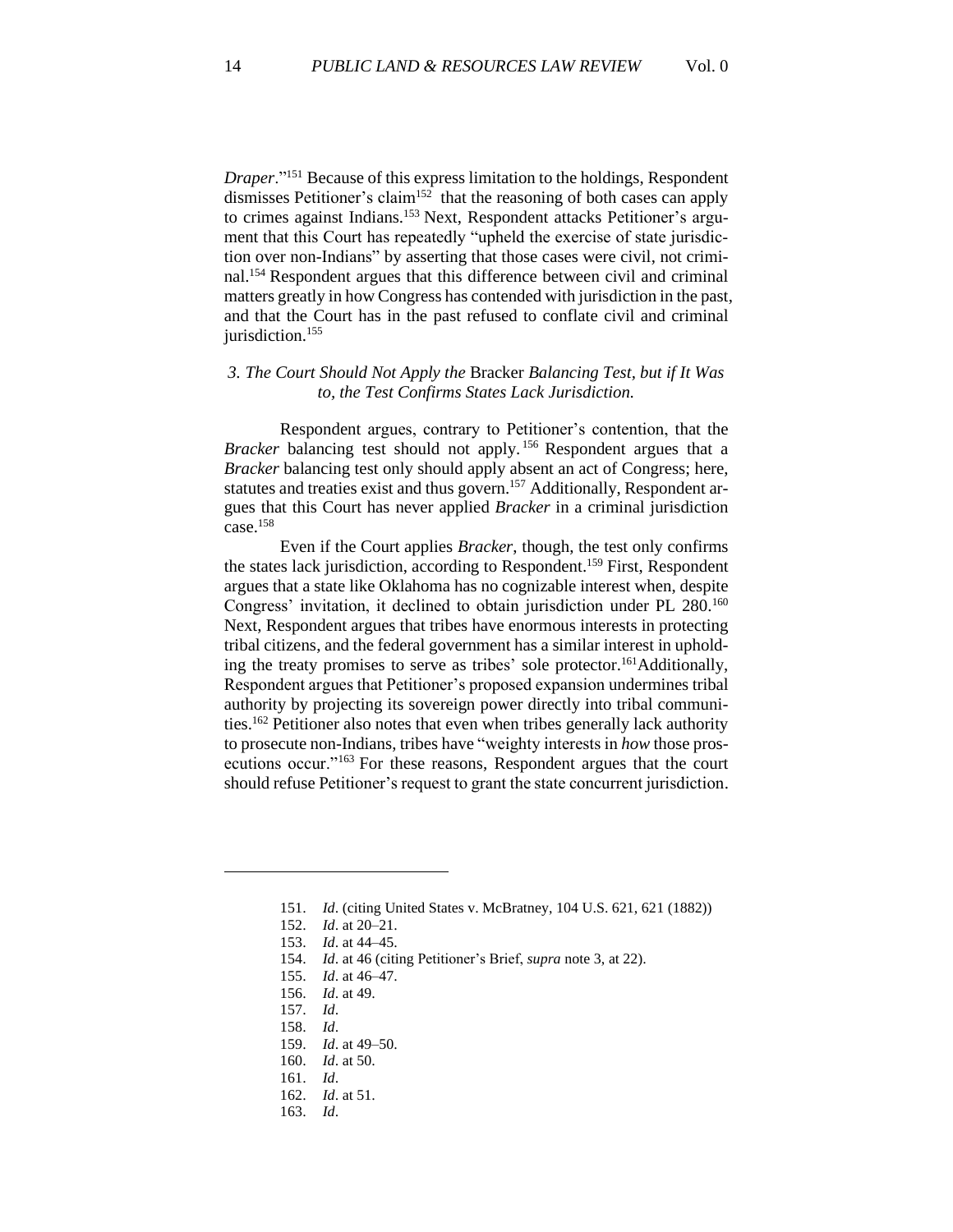## IV. ANALYSIS

Petitioner asks the Court to fundamentally change the jurisdictional scheme in Indian Country, which has been long considered settled. While the Court is not interested in revisiting the central holding of *McGirt*, its grant of certiorari on the first question presented by Petitioner is concerning to many proponents of tribal sovereignty.

Based on the Amicus Briefs filed with the Court and the recent questions asked by the Court in other cases involving federal Indian law, the Court is likely to have several topics in mind going into arguments. First, the Court likely will address whether state jurisdiction is preempted in this case. This question will be largely determined by the Court's consideration of the historical context surrounding the GCA. Next, the Court likely will consider the policy arguments presented by Petitioner, Respondent, and Amici concerned with the broader ramifications of *McGirt*. Finally, several justices have expressed unique concerns and questions about the foundations of federal Indian law and may use this opportunity to explore them with an eye to future cases.

## *1. Background of the General Crimes Act and Criminal Jurisdiction in Indian Country*

Based on congressional intent and case precedent, the Court is likely to accept Respondent's argument that there is clear and well established exclusive federal jurisdiction in this case where a non-Indian committed a GCA crime against an Indian in Indian country. While Petitioner's argument on historical state territorial sovereignty<sup>164</sup> may be intriguing to some members of the Court, ultimately tribal sovereignty and the federal trust relationship with tribes pre-dates state territorial sovereignty. It is more likely that the Court will follow its reasoning in cases as recent as *McGirt* and look to explicit acts of Congress.

For instance, in *McGirt*, the majority drew on the long history of the MCA, reasoning:

> "By subjecting Indians to federal trials for crimes committed on tribal lands, Congress may have breached its promises to tribes like the Creek that they would be free to govern themselves. But this particular incursion has its limits—applying only to certain enumerated crimes and allowing only the federal government to try Indians. State courts generally have no jurisdiction to try Indians for conduct committed in "Indian country."<sup>165</sup>

<sup>164.</sup> Petitioner's Brief, *supra* note 3, at 15–17.

<sup>165.</sup> McGirt v. Oklahoma, 140 S. Ct. 2452, 2459 (2020).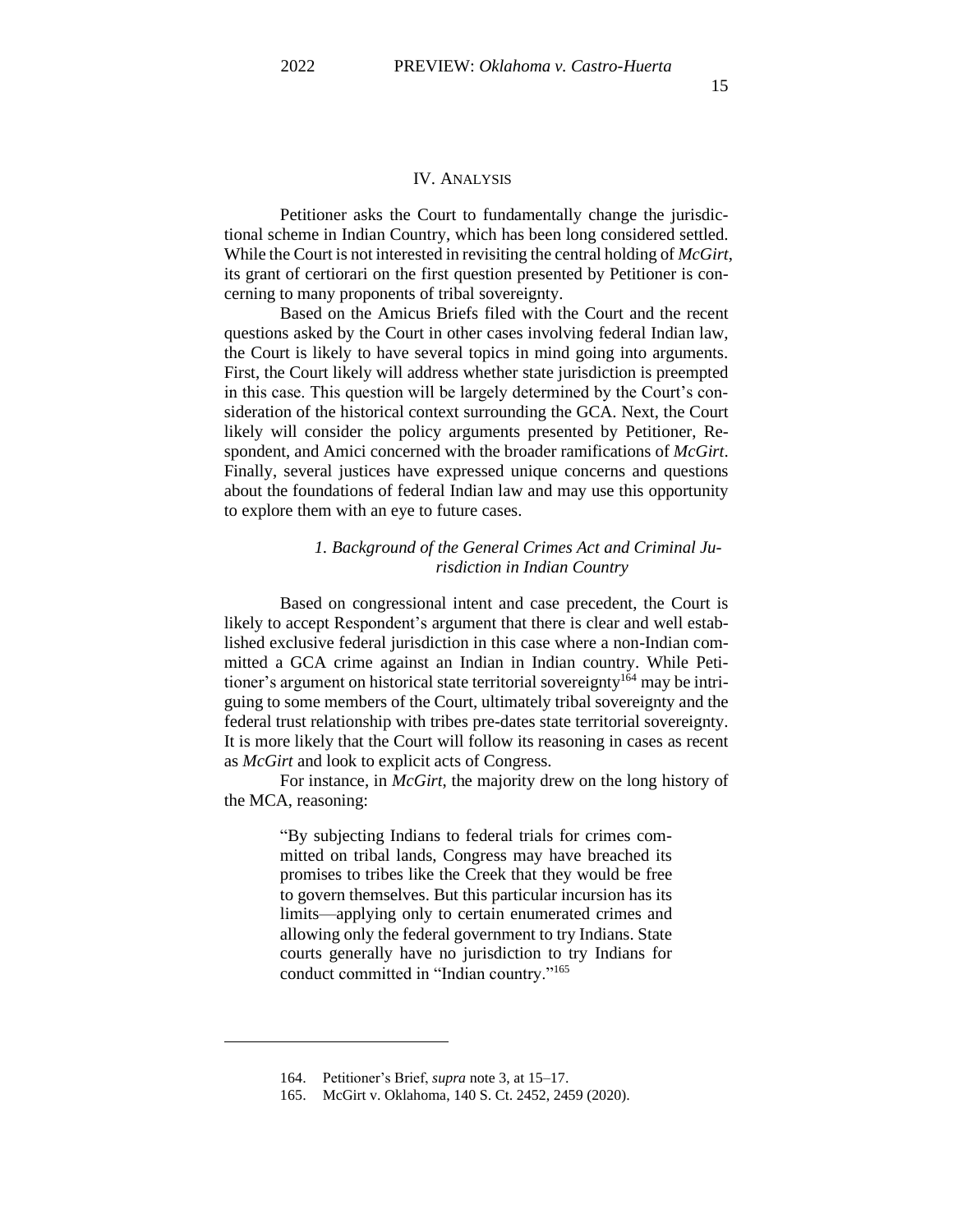Applying parallel logic to the GCA, the Court is likely to accept Respondent's argument that, absent an explicit act of Congress, the federal government alone has jurisdiction over the GCA crime in this case. Because Petitioners do not cite compelling case law, legislation, or contemporary congressional understanding, the Court likely will follow the holding of *Wilson* and rule in favor of Respondent.

#### *2. Policy Considerations and Impacts*

Even if the Court does not apply a formal balancing test, the Court will likely favor the policy ramifications of exclusive federal jurisdiction asserted by Respondent. If Petitioner successfully argues that it should have concurrent jurisdiction, nationwide criminal jurisdiction in Indian Country will be dramatically affected.

Many Amici support the policy position that, following the "Court's ruling in *McGirt*, Oklahoma's criminal justice system has been hobbled." <sup>166</sup> For example, City of Tulsa's amicus brief highlighted the difficulties imposed on law enforcement to ascertain a victim's Indian or non-Indian status post-*McGirt*. <sup>167</sup> Similarly, the Oklahoma District Attorney and Sheriff's Association's brief point out serious limitations in cross-deputization and street-level enforcement.<sup>168</sup>

While members of the court may be interested in the post-*McGirt*  effects in Tulsa and the rest of Oklahoma, dividing jurisdiction this way is far from unique to Oklahoma. The current jurisdictional framework is deployed nationwide, so the Court is unlikely to elevate Oklahoma's issues above the potential to disrupt the nationwide approach to criminal jurisdiction.

Finally, it is worth mentioning the ongoing concerns about civil jurisdiction in Indian country that have lingered in the background of many of the Indian law cases currently pending in front of the Court and in the circuit courts. The amicus briefs from, among others, the Oklahoma Farm Bureau, Cattlemen's Association and Petroleum Alliance, are evidence of this concern.<sup>169</sup> After *McGirt*, a slew of property law questions concerning

<sup>166.</sup> Brief of Amicus Curiae Oklahoma Association Of Chiefs Of Police In Support Of Petitioner at 4, *Oklahoma v. Castro-Huerta*, No. 21-429 (Mar. 7, 2022), 2022 WL 729157 at \*4.

<sup>167.</sup> Brief of the City Of Tulsa As Amicus Curiae In Support Of Petitioner at 3, *Oklahoma v. Castro-Huerta*, No. 21-429 (Mar. 7, 2022), 2022 WL 879229 at \*3– 6.

<sup>168.</sup> Brief of Amici Curiae the Oklahoma District Attorneys Association, the Oklahoma Sheriffs' Association, the Association of Oklahoma Narcotic Enforcers, and the 27 Oklahoma District Attorneys in Support of Petitioner at 14, *Oklahoma v. Castro-Huerta*, No. 21-429 (Mar. 7, 2022), 2022 WL 729178 at \*14–15.

<sup>169.</sup> Brief Of Amici Curiae The Environmental Federation Of Oklahoma, Inc., Oklahoma Farm Bureau Legal Foundation, Oklahoma Cattlemen's Association, & The Petroleum Alliance Of Oklahoma In Support Of Petitioner, *Oklahoma v. Castro-Huerta*, No. 21-429 (Mar. 7, 2022), 2022 WL 729135. *See also*, Allen Brown,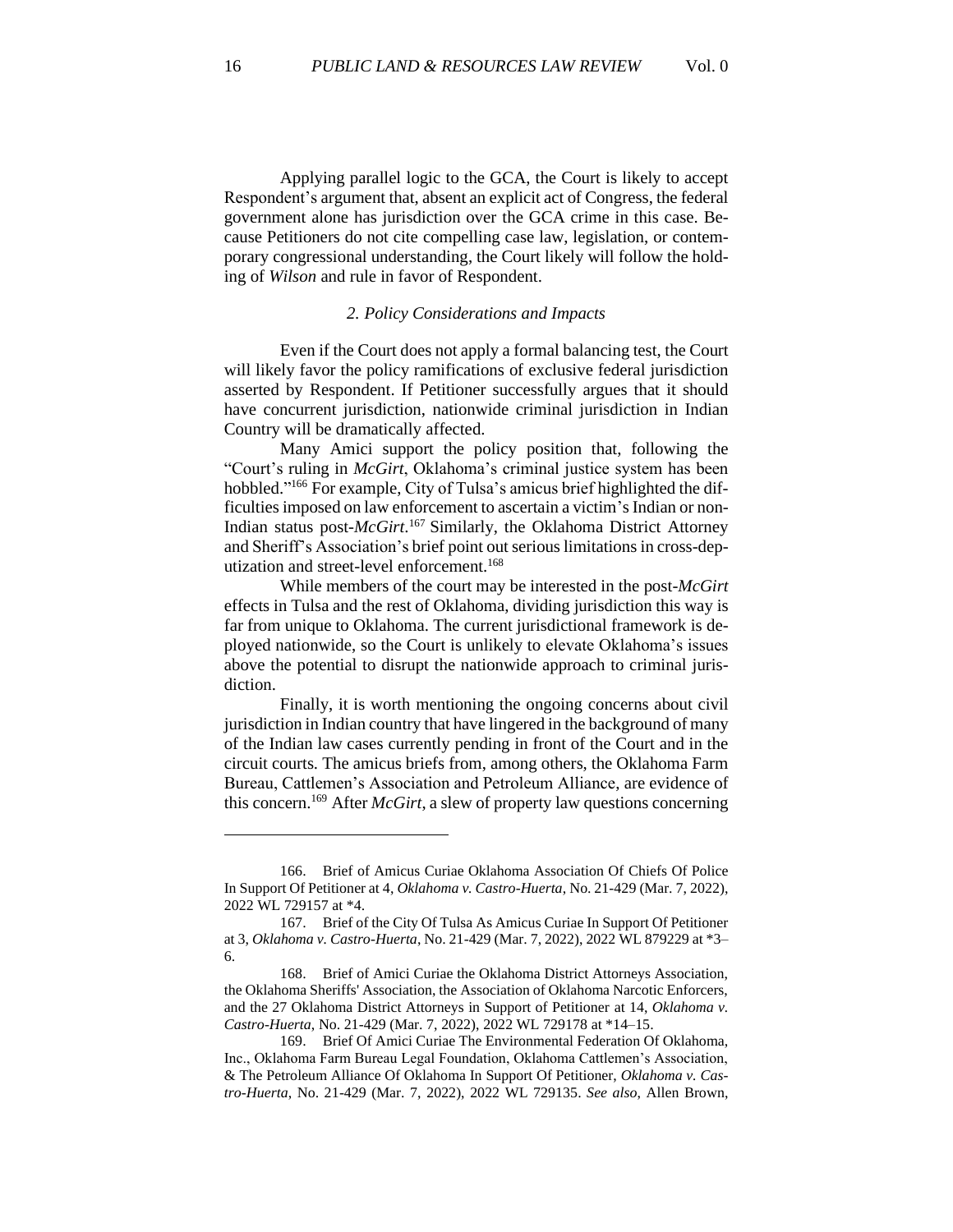transferring title and leasing Indian lands erupted in Oklahoma.<sup>170</sup> The oil and gas industry in Oklahoma, which operates approximately a quarter of its wells and 60% of its refineries within Indian country, also has voiced constant concerns post-*McGirt* about the potential effects on leasing and restrictions.<sup>171</sup> As in *McGirt*, the policy statements made by the Court in this case will likely expand beyond the facts of the case and criminal jurisdiction.

## *3. Justice's Larger Views on Federal Indian Law*

The majority of justices likely will accept Respondent's argument that there is a clear and established exclusive federal jurisdiction in this case where a non-Indian commits a GCA crime on a non-Indian in Indian country. Several justices, though, may use this as an opportunity to advance dicta concerning their unique views on federal Indian law, and prepare for *Brackeen v. Haaland*<sup>172</sup> and other hot-button pending Indian law cases.

Recently, several members of the Court have expressed interest in whether and how to apply the Indian canons of construction. In February 2022, during the *Ysleta del Sur Pueblo v. Texas* oral arguments, Justice Alito led a robust discussion about the canons, with Justices Kagan, Gorsuch, Barrett, and Kavanagh joining.<sup>173</sup> Justice Kagan apologized for taking the conversation outside the scope of the case at hand, but said that she had been thinking "a good deal about these substantive canons," how they "reconcile our views on all these different kinds of canons," and if the Court should "just toss them all out."<sup>174</sup> The justices likely will pose similar questions and prompt similar discussions on the applicability of the Indian canons of construction in the future.

Some justices have questioned the fundamental constitutionality of federal Indian law as it applies differently to Indians versus non-Indians. Federal distinctions of "Indian" have long been deemed a political, rather

*Inside the Oil Industry's Fight to Roll Back Tribal Sovereignty After Supreme Court Decision*, THE INTERCEPT (Mar. 10, 2021), https://perma.cc/LW9R-ELMN.

<sup>170.</sup> Casey Rockwell & Izehi Oriaghan, *The Dirt and McGirt: Exploring the Real Estate Issues Surrounding the Landmark Decision of McGirt v. Oklahoma*, 50 REAL EST. L.J. 502, 516–18 (2021).

<sup>171.</sup> Dino Grandoni, *Now that Half of Oklahoma is Officially Indian Land, Oil Industry Could Face New Costs and Environmental Hurdles*, WASHINGTON POST (July 17, 2020), https://perma.cc/8CWB-7KLC.

<sup>172.</sup> 142 S. Ct. 1205 (2022), *cert. granted sub nom*; Cherokee Nation v. Brackeen, 142 S. Ct. 1204 (2022) (granting petition for writ of certiorari); Texas v. Haaland, 142 S. Ct. 1205 (2022) (granting petition for writ of certiorari). *Breckeen, Cherokee Nation,* and *Texas v. Haaland* were consolidated into *Brackeen v. Haaland*.

<sup>173.</sup> Transcript of Oral Argument at 55, *Ysleta del Sur Pueblo v. Texas*, No. 20-493 (Feb. 22, 2022), https://perma.cc/H97Y-3AZ8.

<sup>174.</sup> *Id*. at 59–60.